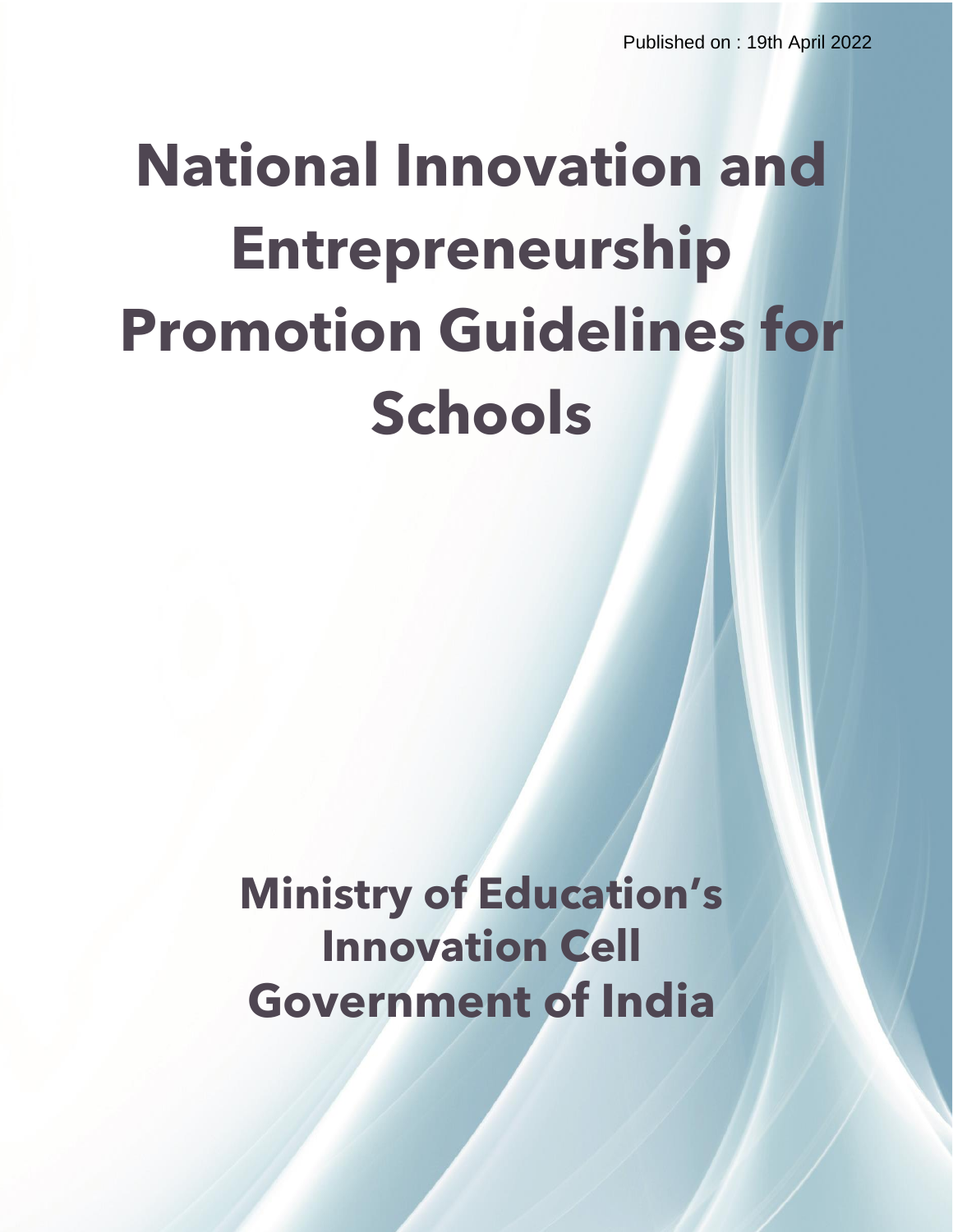### CONTENT

- 1. Introduction
- 2. Pillars of Ideation, Innovation and Entrepreneurship (IIE)
	- i. Mindset Change, Awareness and Training
	- ii. Infrastructure and Mentoring to Nurture Innovations
	- iii. Incentivising and Encouraging Teachers
	- iv. Pedagogical Innovations
	- v. Collaborative Partnership- School- Community
	- vi. School Entrepreneurs Led Startups
- 3. Stage specific measure
	- i. Foundational Stage
	- ii. Preparatory Stage
	- iii. Middle Stage
	- iv. Secondary Stage
- 4. Enabling mechanism for Policy Implementation

Glossary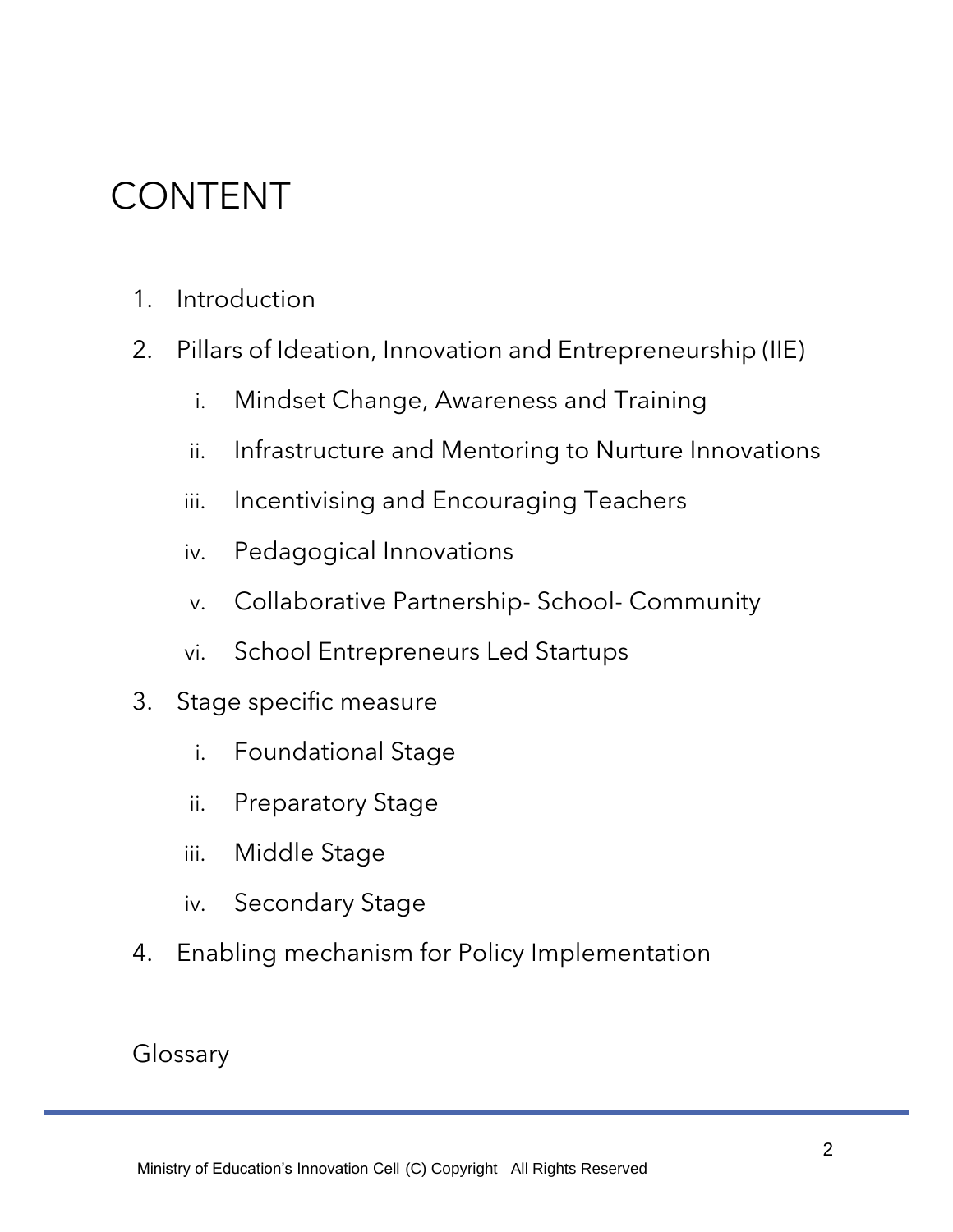#### **Introduction**

The world is undergoing rapid changes in knowledge landscape. With various dramatic scientific and technological advances, the kind of jobs that will become mainstream in future is difficult to predict. To flourish in such rapidly evolving employment landscape, young students will need key skills like creativity, innovation, empathy, problem solving, team work, strategic thinking, entrepreneurship as well as learning to accept failures as a part of their development process.

Considering the fact that India aims to become a superpower backed by robust economic growth, we have to instill a culture of innovation and entrepreneurship in our education system beginning from the school level itself. An innovation and entrepreneurship focused education will play a central role in developing crucial life skills and prepare students for a life beyond classrooms.

The education system in the 21st century must promote innovation while revamping the traditional educational system. The need for quality improvement in the curriculum and the desire to equip students with 21st century competencies has brought innovation at the core of the educational ecosystem. Hence, school culture that support innovation should be developed and encouraged extensively. Pedagogical practices should be geared towards teaching children to think in ways that lead to innovation. Forming attitudes that are constructive to learning instead of test taking should be the goal of every school and the educational system.

The National Education Policy 2020 lays particular emphasis on the development of the creative potential of each individual.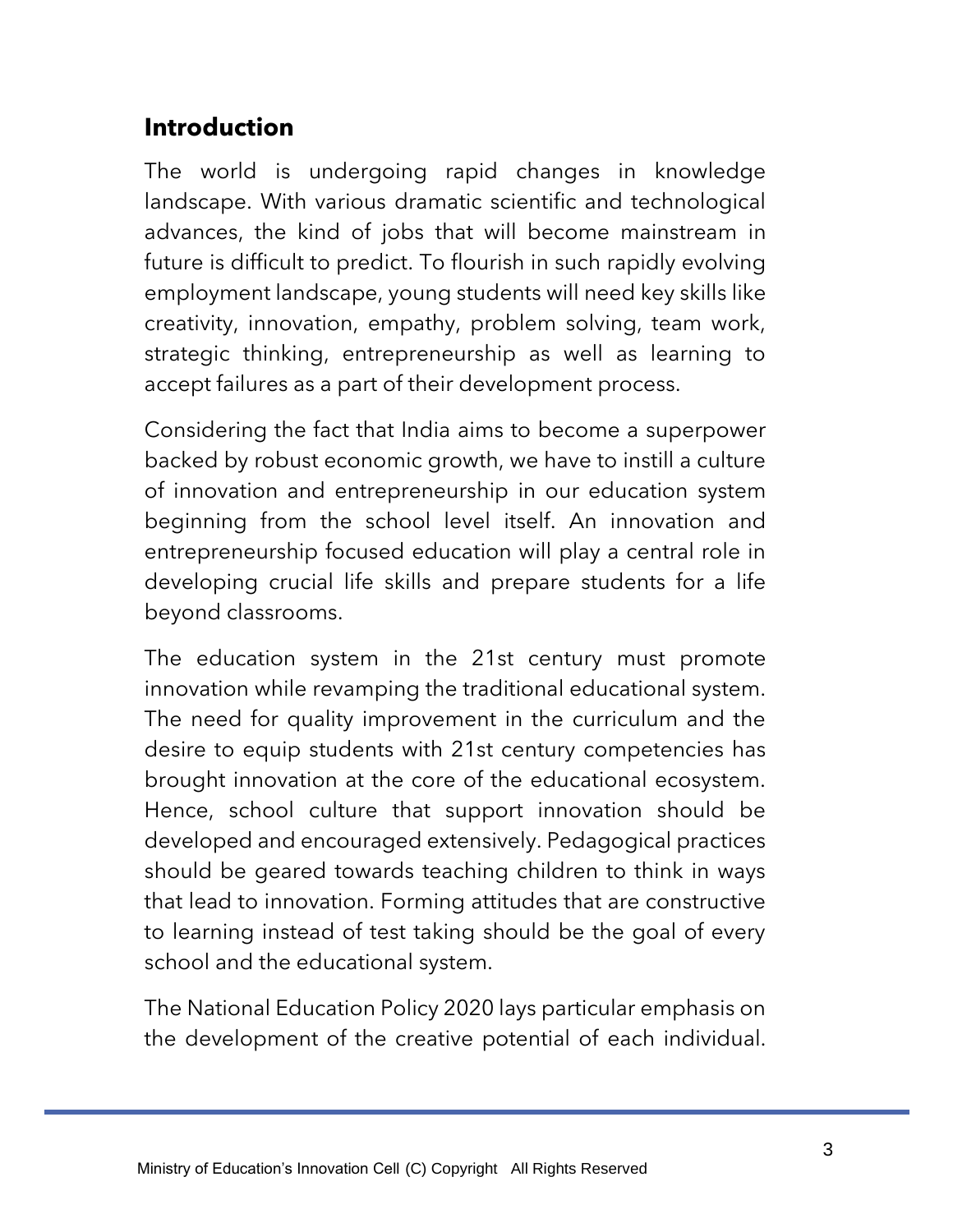The curricular and pedagogical structure of school education will be reconfigured to make it responsive and relevant to the developmental needs and interests of learners at different stages of their development, and will therefore be guided by a 5+3+3+4 design, consisting of:

- Foundational Stage (in two parts, that is, 3 years of Anganwadi/pre-school + 2 years in primary school in Grades 1-2; both together covering ages 3-8),
- Preparatory Stage (Grades 3-5, covering ages 8-11),
- Middle Stage (Grades 6-8, covering ages 11-14), and
- Secondary Stage (Grades 9-12 in two phases, i.e., 9 and 10 in the first and 11 and 12 in the second, covering ages 14-18).

It is against this backdrop that the 'National Innovation and Entrepreneurship Promotion Policy for Schools' for learners, faculty and institutions is being launched. The policy guides school education systems on various measures that may be adopted to promote a learning environment where creativity, ideation, innovation, problem solving and entrepreneurship skills of students are nurtured, irrespective of their age.

There are six pillars under which specific actions can be taken at each stage of learning, from pre-school to higher education, to promote Ideation, Innovation and Entrepreneurship (IIE) in school education ecosystem. Specific sets of skills and values across domains will be identified for integration and incorporation at each stage. Curriculum frameworks and its transaction will be developed for ensuring that these skills and values are imbibed through engaging processes.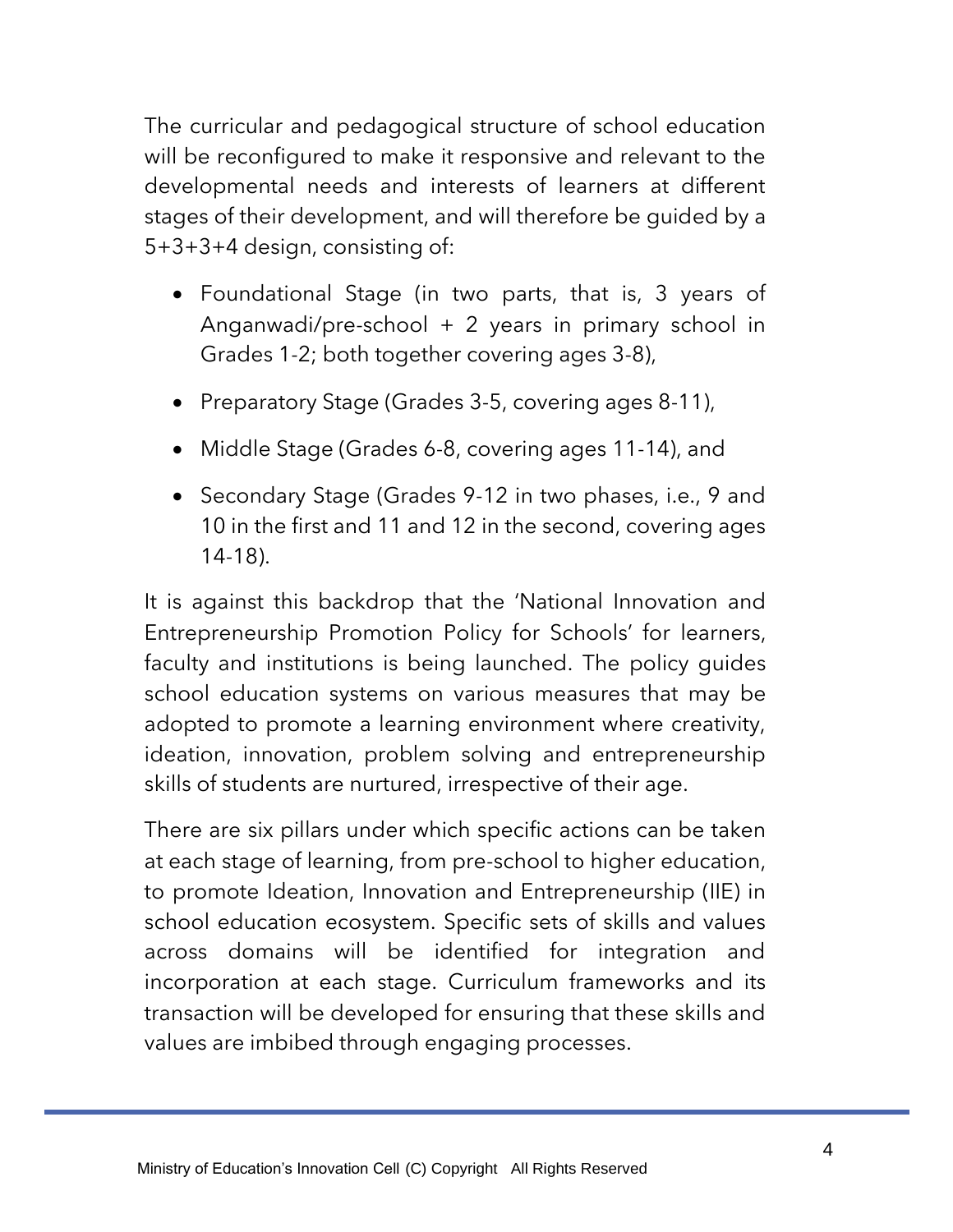## **Pillars of Ideation, Innovation and Entrepreneurship (IIE)**

### I. Mindset Change, Awareness and Training

- i. **National Education Policy 2020:** The NEP 2020 fosters a new teaching-learning methodology that employs innovative tools and techniques to make the education experiential, holistic, integrated, learner-centered, inquiry driven, discovery-oriented, discussion-based, and flexible. The fundamental purpose of this paradigm shift is to facilitate the learners to inculcate the  $21<sup>st</sup>$  Century skills that would enable them to stride ahead with grit and positive spirit. It also endeavors to create a pedagogy that invokes a problem-solving approach and out-of-the-box thinking and encourages youngsters to emerge as individuals with discerning minds and firmness in decision-making.
- ii. **Include innovation in annual pedagogical planning:** The fundamental requirement for adopting a change in processes is a change in mindset. To nurture students' creativity, need for a change in outlook of the school environment must be reflected in school policy. School must acknowledge that without creation of awareness, such a change cannot be achieved. School shall aim to promote Ideation, Innovation and Entrepreneurship (IIE) mindset in school as one of the major objectives while undertaking annual pedagogical planning. To achieve it,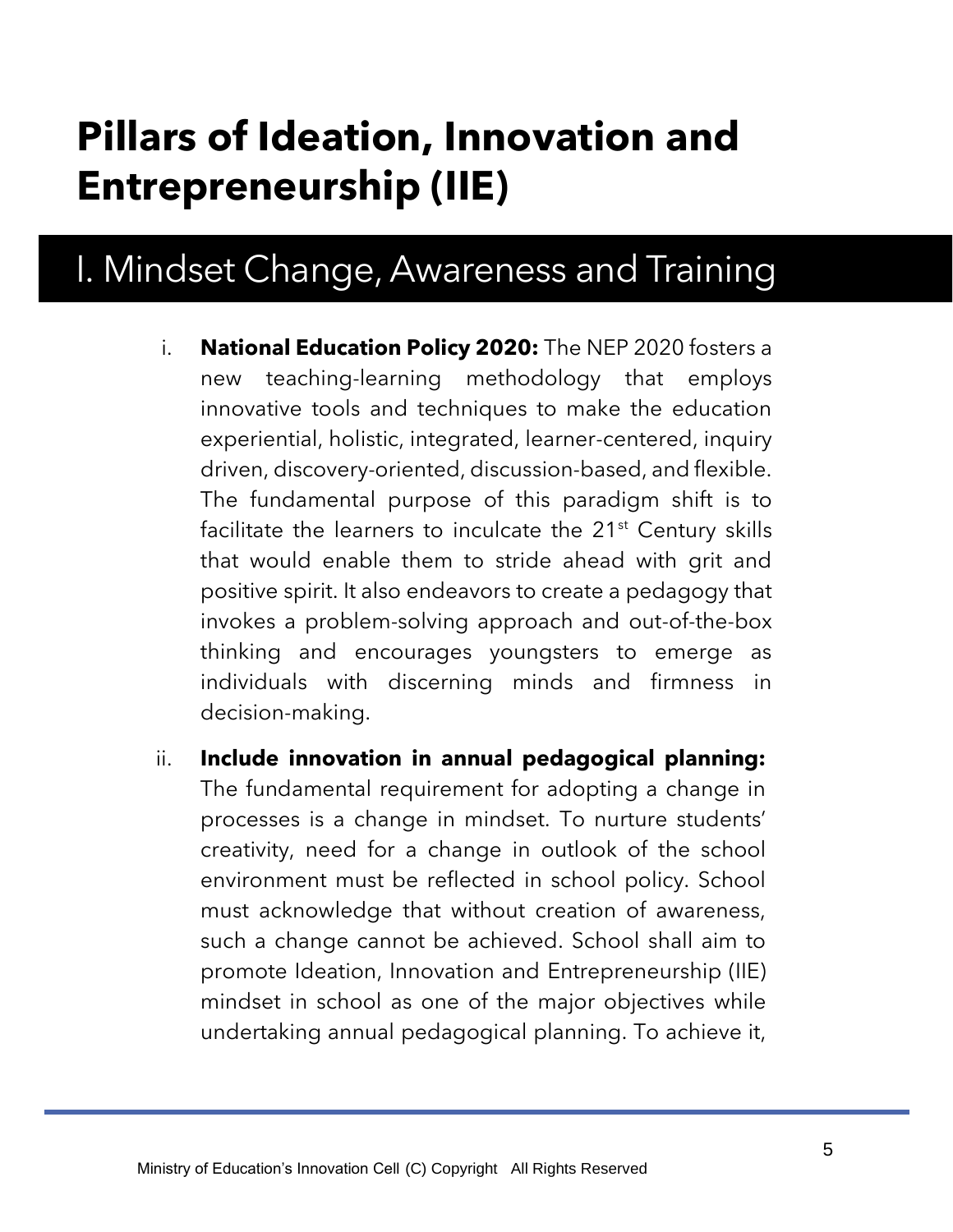schools should set up specific objectives with tangible outcomes which are achievable within specific timelines.

- iii. **Awareness generation:** By spreading awareness on IIE Agenda, students & teachers will become aware about the importance of IIE in education and its role in nurturing students' creativity.
- iv. **Stage-wise integration**: School shall introduce the concepts of ideation, innovation & entrepreneurship to students in the Preparatory Stage (Grades 3-5) and integrate the same with curriculum topics as students progress to Middle Stage (Grades 6-8) and Secondary Stage (Grades 9-12).
- v. **Involving parents**: IIE agenda of the school must also be communicated to the parents during annual parentsteachers' meet. Parents serve as the first teachers of their children during early years; therefore, they can play an important role in making students aware about how useful learning can be in shaping them as an individual and in developing entrepreneurial traits.
- vi. **Community participation**: Creation of awareness shall not be limited to school boundaries or parents, rather school should actively work to ensure that all students, irrespective of their socio-economic background, gender, location & physical disability, are able to thrive in the education system. To extend its reach to unserved communities, school may engage volunteers, NGOs and community centers.
- vii. **Building teacher capacity**: Handholding of teachers is crucial for the successful implementation of the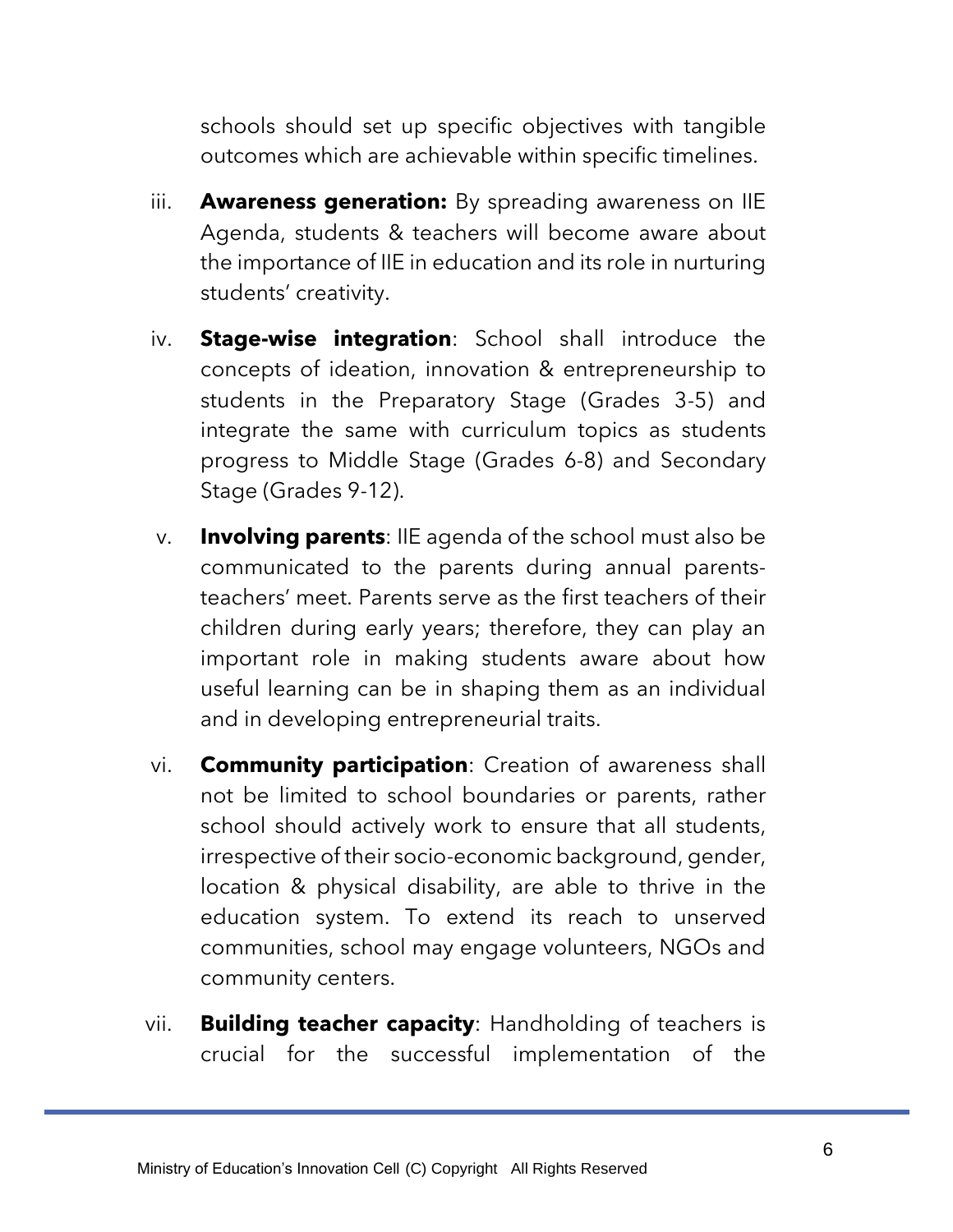programme. Teacher trainings will be administered through the School Innovation Ambassador Training Programs for teachers, conducted by Ministry of Education's Innovation Cell (MIC).

- viii. **Tool Kit of Innovation for Students & Teachers**: This toolkit shall be created and published by school on its website. The Tool Kit shall include all the pedagogical methods developed or adopted by teachers of the school along with anticipated positive impacts that it can have on developing entrepreneurial traits in student.
	- ix. **Measurement**: Schools shall be ranked based on the level of innovation oriented activities undertaken. Every year best performing schools in this ranking will be felicitated nationally which shall develop healthy competition among schools. The ranking indicators for schools should be able to determine the readiness of the schools for innovations.

### II. Infrastructure and Mentoring to Nurture Innovations

- i. **Infrastructure in schools/clusters**: Infrastructure in the form of innovation lab, rapid prototyping labs, additive manufacturing labs, 3D printing labs, makers' space, tinkering labs, pre-incubation center, digital libraries etc. will help nurture creative skills among students.
- ii. **Providing access**: School shall endeavour to instill inquisitiveness and foster creativity in students by providing access to required infrastructural facilitites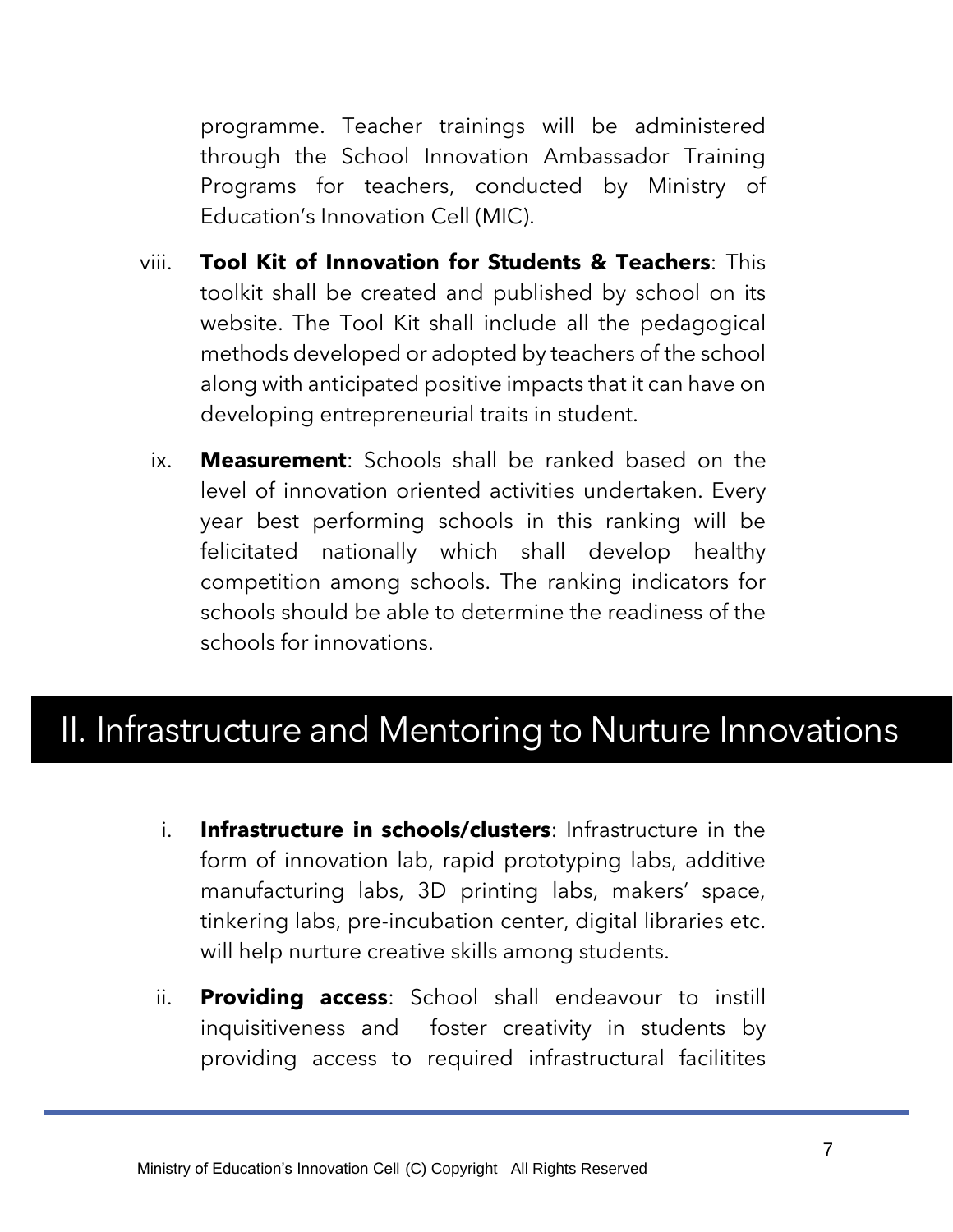either through infrastructure development or through collaborative partnerships with external stakeholders.

- iii. **School guidelines for access**: Innovation labs of a school must also be accessible to nearby schools' students & teachers. Schools should develop guidelines on how nearby schools can have access of its infrastructure for nurturing their students and these guidelines must be available on school's website.
- iv. **Outreach for access**: In case the school doesn't have such specific infrastructure of its own, it may approach educational and research institutions in the vicinity with such an infrastructure available at their campus, to facilitate access for its students.
- v. **Integrating innovation with curriculum**: All the activities performed in innovation lab must be blended and mapped with learning objectives of various subjects and also resources available in the school. The demonstration of such activities may be given by teachers in their regular classrooms.
- vi. **Resourcing for innovation**: Apart from ensuring infrastructure access within or in the vicinity, schools may allocate adequate fund ('Innovation Fund'), wherever possible, from their annual budget for organizing IIE related activities.
- vii. **Mentoring facilities**: Apart from infrastructure, funds and access to facilities, school must tie-up with mentors who will guide the students and play a role in inculcating a spirit of curiosity among students. Mentors may be from with-in school or may be invited from nearby schools,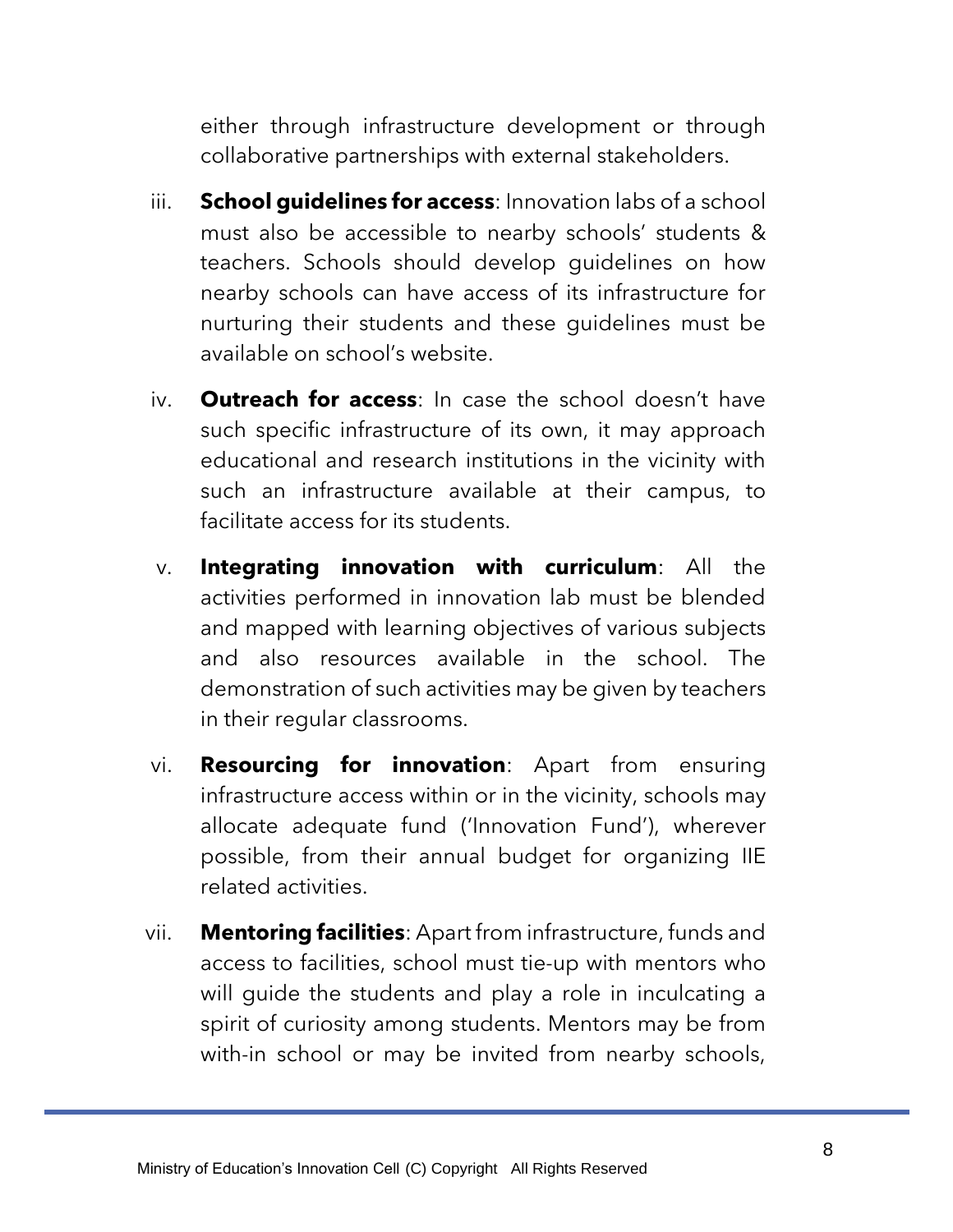higher education institutes, corporates, local entrepreneurs, student alumni, and experts from innovation ecosystem.

### III. Incentivizing and Encouraging Teachers

- i. **Context**: According to NEP 2020 'creativity and critical thinking to encourage logical decision-making and innovation' is one of the fundamental principles that will guide both the education system at large, as well as the individual institutions within it. Teachers are the drivers of innovations in the schools and hence, to promote the culture of innovation in schools, it is also emphasized that teachers will be given continuous opportunities for selfimprovement and to learn the latest innovations and advances in their professions. Educational leadership is the most important internal factor of a school, to bring in this culture of change.
- ii. **Opportunities for upskilling**: School shall provide opportunities to teachers for up-skilling and getting training & exposure in IIE. Teachers may be provided financial support, wherever possible, to undertake certificate/diploma or other courses in relevant subjects for their professional development.
- iii. **Identification of interested teachers**: School shall also identify teachers with either prior exposure or interest in leading IIE related agenda in schools and assign responsibilities to them to promote IIE agenda at school level.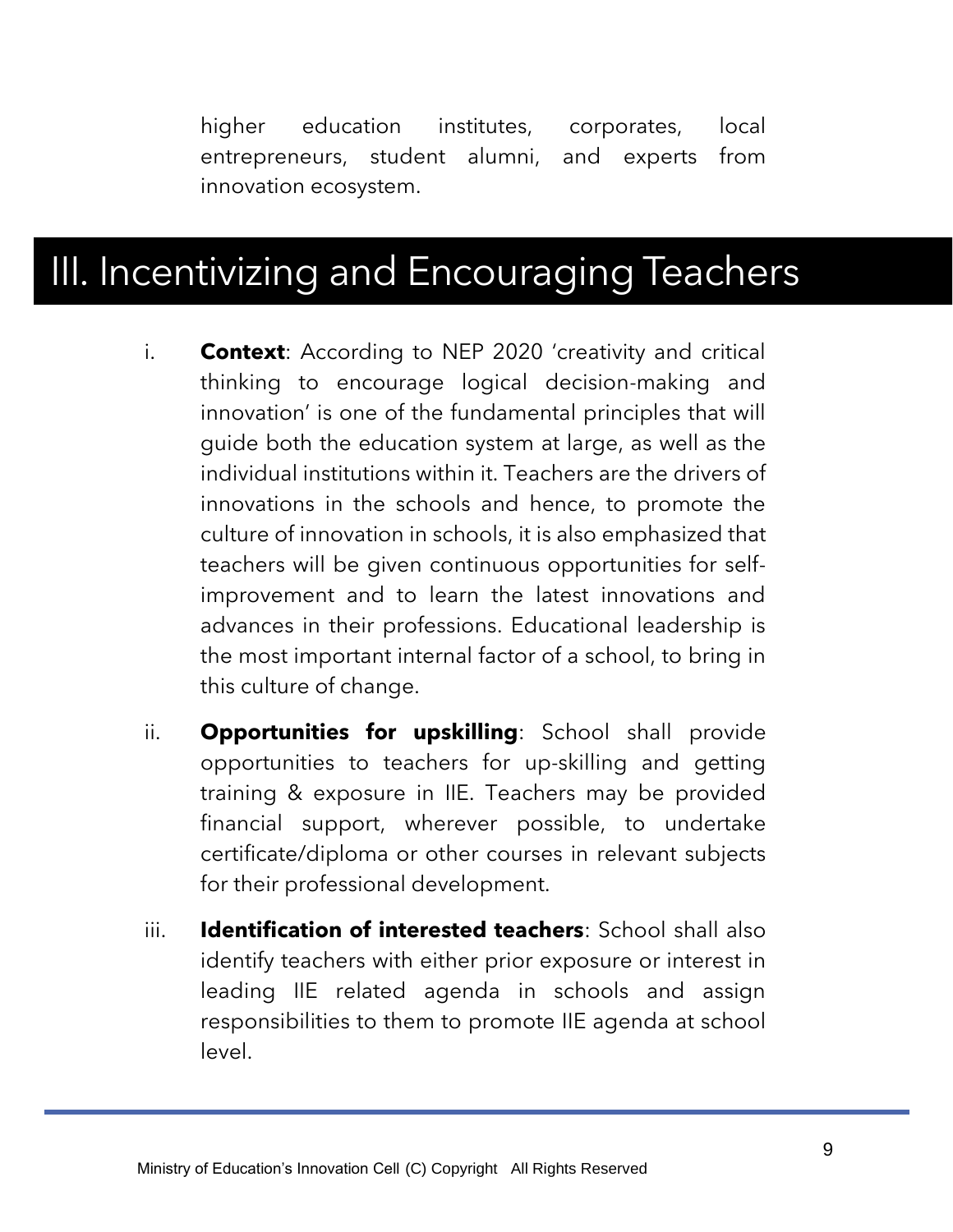- iv. **Facilitative environment for teachers at school**: School shall encourage teachers to familiarize themselves, experiment and design pedagogical techniques aimed at nurturing creativity in students. School shall encourage teachers to explore exchange programs, faculty development programs like MOOCs, internships in teaching etc.
- v. **Using DIKSHA**: School shall organize frequent goaloriented trainings for teachers and encourage them to undertake relevant teacher training courses on the Digital Infrastructure for Knowledge Sharing (DIKSHA) portal.
- vi. **Use of technology in classroom transactions**: In order to drive adoption of digital technologies by teachers, school must promote the use of information and communication technology tools like online teaching, interactive whiteboard etc.
- vii. **Activities in schools**: IIE enabling activities like teacher trainings, organizing events, providing scholarships to bright students, purchasing EdTech solutions, supporting development of creative learning methods by teachers, funding innovative projects, developing prototypes/products and securing Intellectual Property Rights of student/teacher innovations shall be organized by School.
- viii. **Awards**: The schools and its teachers exhibiting best practices and efficiently adopting IIE Agenda will be recognized through institutional awards including MoE's Innovation Cell Awards.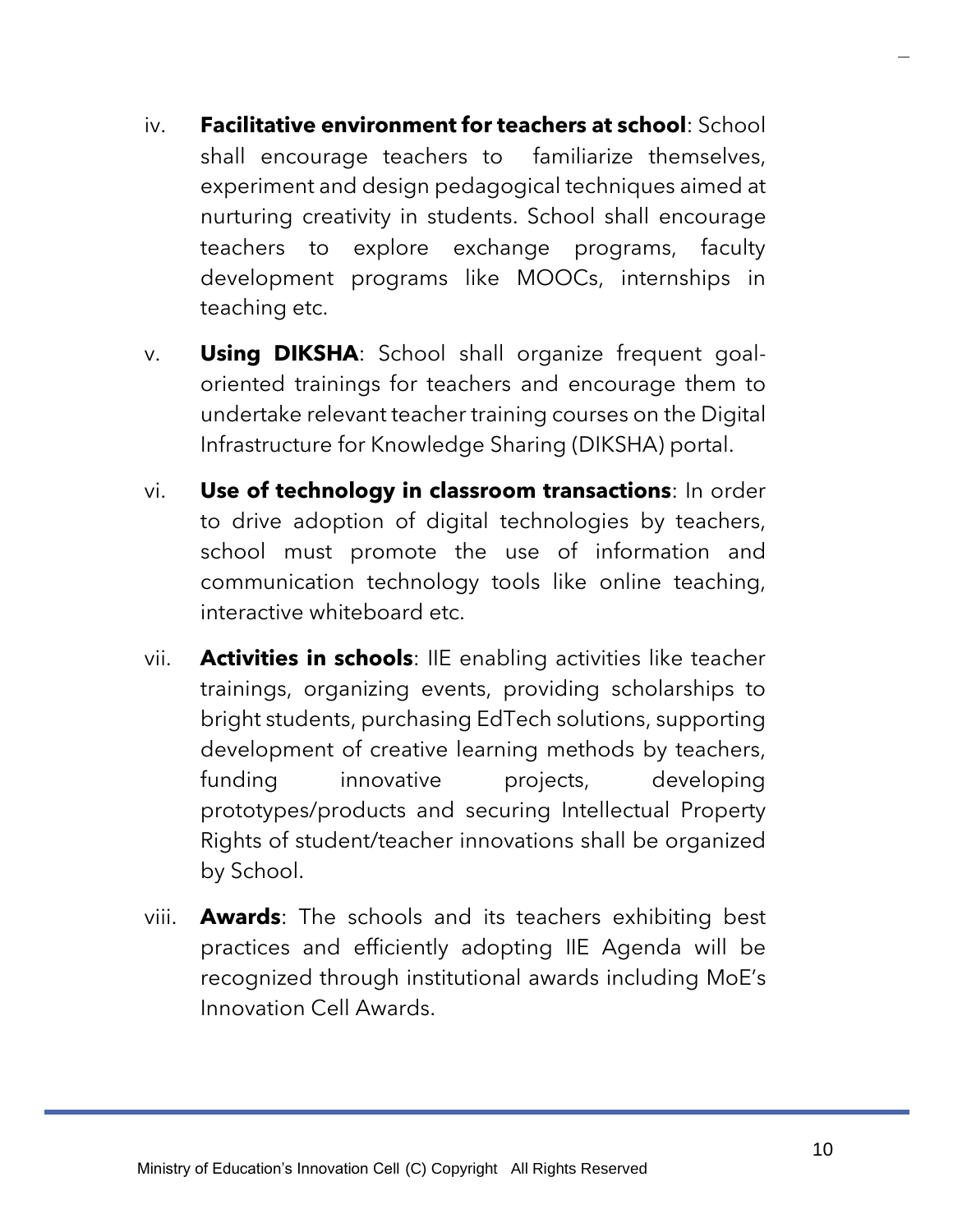### IV. Pedagogical Innovations

- i. **Sensitise in induction training**: School should conduct an induction program for students and teachers every year and sensitize them about the IIE agenda of the school, opportunities and support system, various events and activities hosted by school as well efforts made by school to nurture innovative minds.
- ii. **Innovative pedagogy to support innovations**: In place of traditional lecture-based delivery, cross disciplinary and experiential learning must be introduced by schools. This will enhance learning experiences by instilling a sense of discovery and the spirit of enquiry in students.
- iii. **Blended teaching-learning**: Schools must allow blended learning experiments by teachers in classroom through implementation of flipped classroom model, labbased models, etc.
- iv. **Promote problem-solving pedagogy**: To inculcate risk taking attitude and learning from failures, exercises/activities promoting problem solving, reflection and resilience shall be undertaken in school.
- v. **Pedagogies to respond to change**: The innovative pedagogical interventions adopted by school must be constantly reviewed and modified as per changing requirements.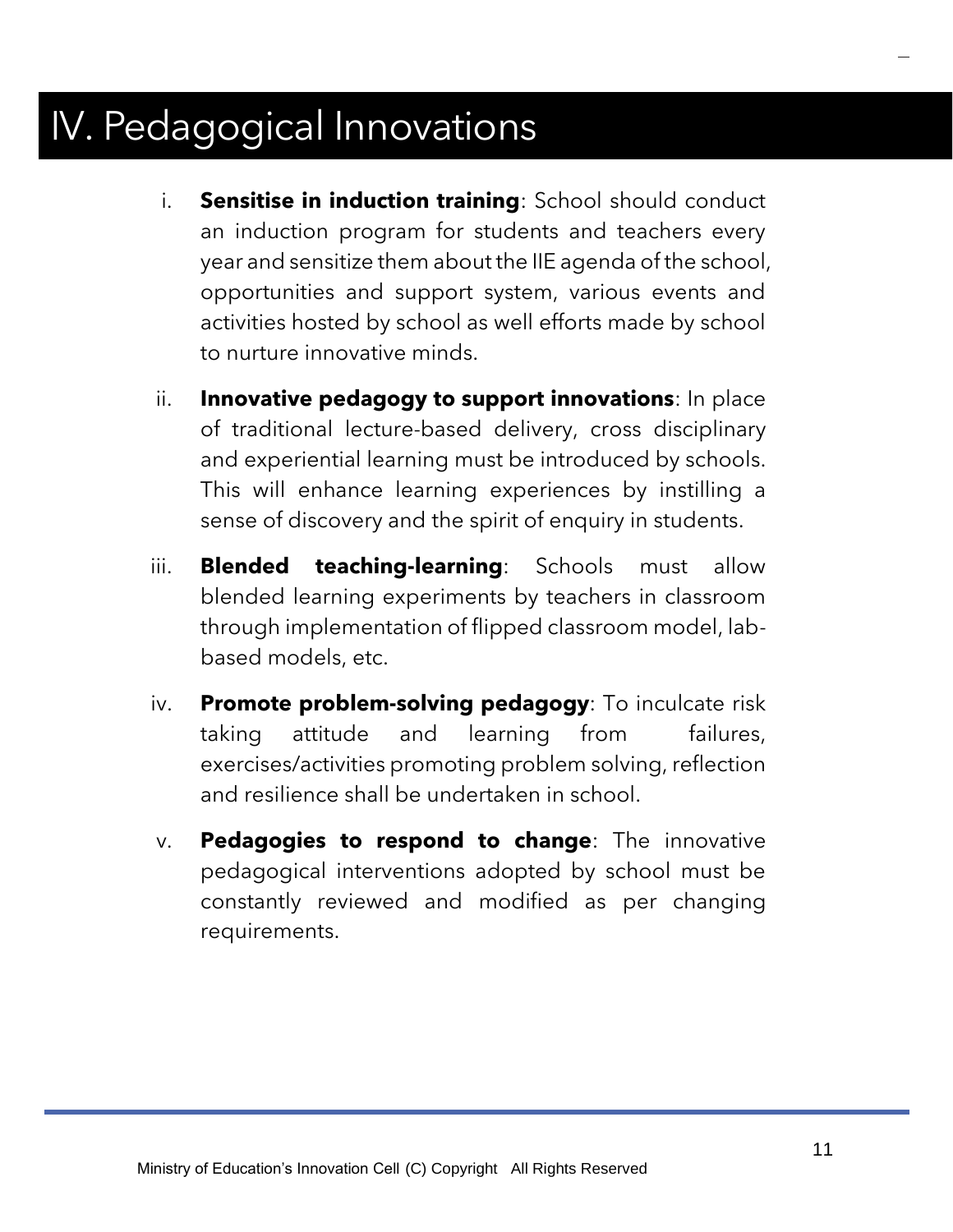### V. Collaborative Partnership- School & Community

- i. **Collaboration for exposure to students**: The school may enter into collaborative agreements with the nearest innovation labs, science parks, business incubators, higher education institutes/ Institution's Innovation Council (IIC), professional bodies/firms, micro, small and medium-sized enterprises (MSMEs), social enterprises, Government sponsored Incubators and Scientific Labs (like ISRO, CSIR, DRDO, DIO) etc. to provide diverse exposure to its students and teachers.
- ii. **Collaboration with IIC:** School shall engage with nearby Higher Educational Institutes that have enrolled under Institution's Innovation Council (IIC) program launched by MoE's Innovation Cell (MIC). School shall endeavour to implement the best practices of IIC program for fostering a culture of Innovation & Entrepreneurship (I&E) in the school.
- iii. **Collaboration for mentorship**: The collaboration may also be done to help the students and student founders with mentorship opportunities. School may also consult social entrepreneurs for design and delivery of content meant for teachers' professional training.
- iv. **Exchange with partners and ecosystem enablers**: To facilitate the knowledge exchange and co-creation, school must ensure that students and teachers are not limited to the school boundaries, but a constant exchange is happening with the partners and ecosystem enablers.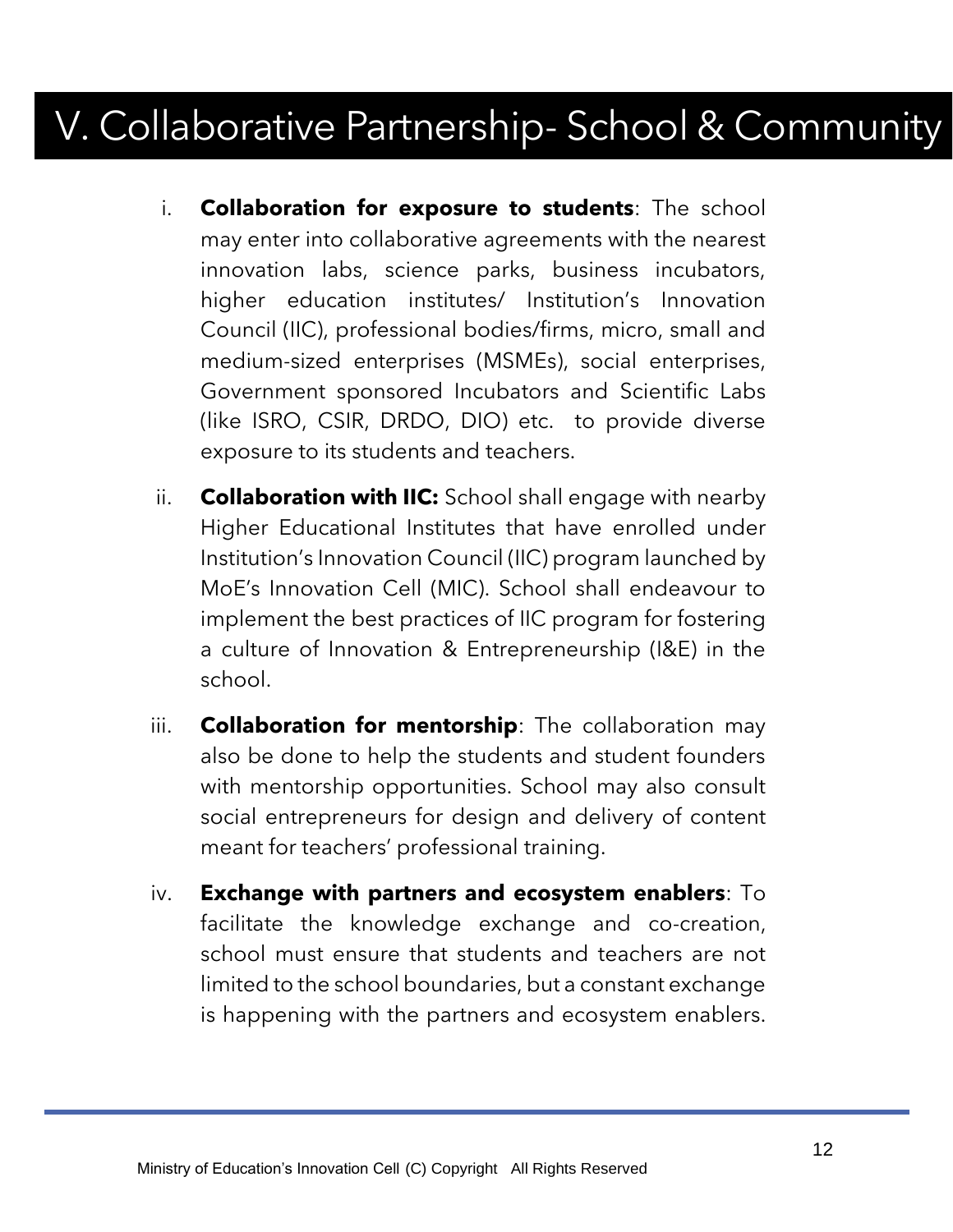This exchange could be facilitated by allowing students of the school to participate in the IIE related events.

- v. **Assess and review collaboration**: School must also assess the impact of such collaborative efforts on the IIE culture of the school using well defined evaluation parameters.
- vi. **Leverage Startup India Initiative**: Schools may leverage the resources made available by Startup India Initiative. Schools can create their profiles on Startup India platform to collaborate with the ecosystem for the following purposes:
	- Establishing connects with ecosystem enablers incubators, mentors, investors
	- Showcasing innovations and startups by students and faculties on their profiles
	- Hosting events through the application management system

### VI. School Entrepreneurs Led Startups

i. **School committee**: The school must set up a committee or assign an already existing committee with a role of identifying best innovations for which the school can facilitate pre-incubation or incubation infrastructure and services either at its own center or at a nearby location. Such committee should consider all important aspects such as innovativeness, value proposition, market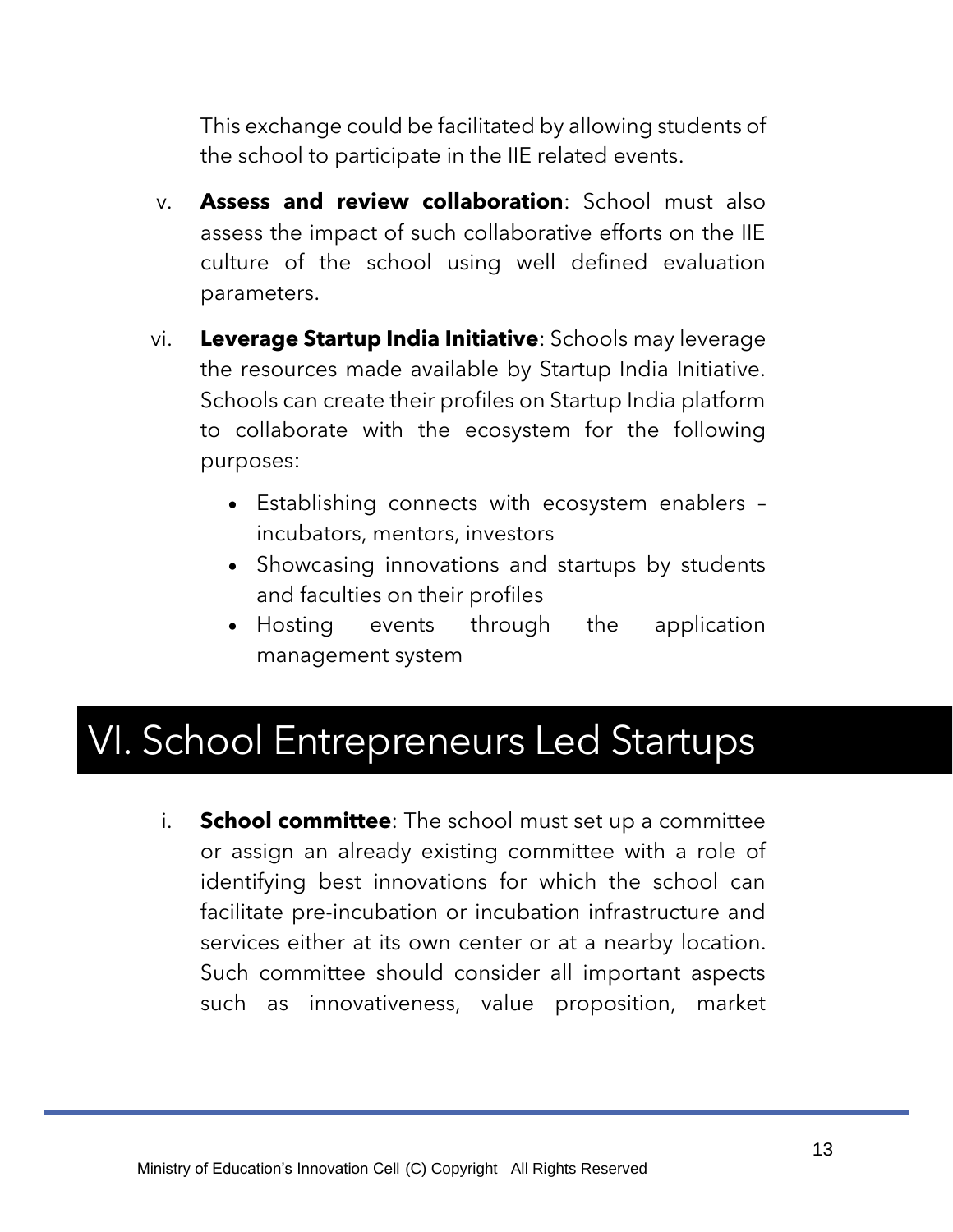research and team capabilities, before giving a go-ahead for the next step.

- ii. **Support students with exceptional innovative projects**: In case the school has a pre-incubation and incubation center, it must be accessible to the selected students and teachers with exceptional innovative projects. School shall endeavour to provide space, infrastructure and mentorship support as desired by these students & teachers.
- iii. **Enabling strategy for the startups**: On case-to-case basis, product design to market entry strategy of the startups incubated by school should be developed. Such facilities may or may not be a separately registered entity or Special Purpose Veh*icle (SPV).* (Refer section '*Enabling mechanism for Policy Implementation*' for further details)
- iv. **Sharing approach for startups**: Through pre-incubation/ incubation units, the school can offer mentoring and other services to startups, in-return for fees, share in equity and/ or zero payment basis for mutually acceptable time-frame.
- v. **Students equity share**: School's SPV may take an equity share in a student or teacher led startup. The equity percentage of school's equity may be in range from 2% to 9.5% in such startup, in return of the facilities and services provided. The equity shall be decided based on the contribution of teachers and school in terms of time, infrastructure, mentorship, support for IP protection, legal matters, facilitating market research or use of intellectual property partially or jointly owned by school, seed funds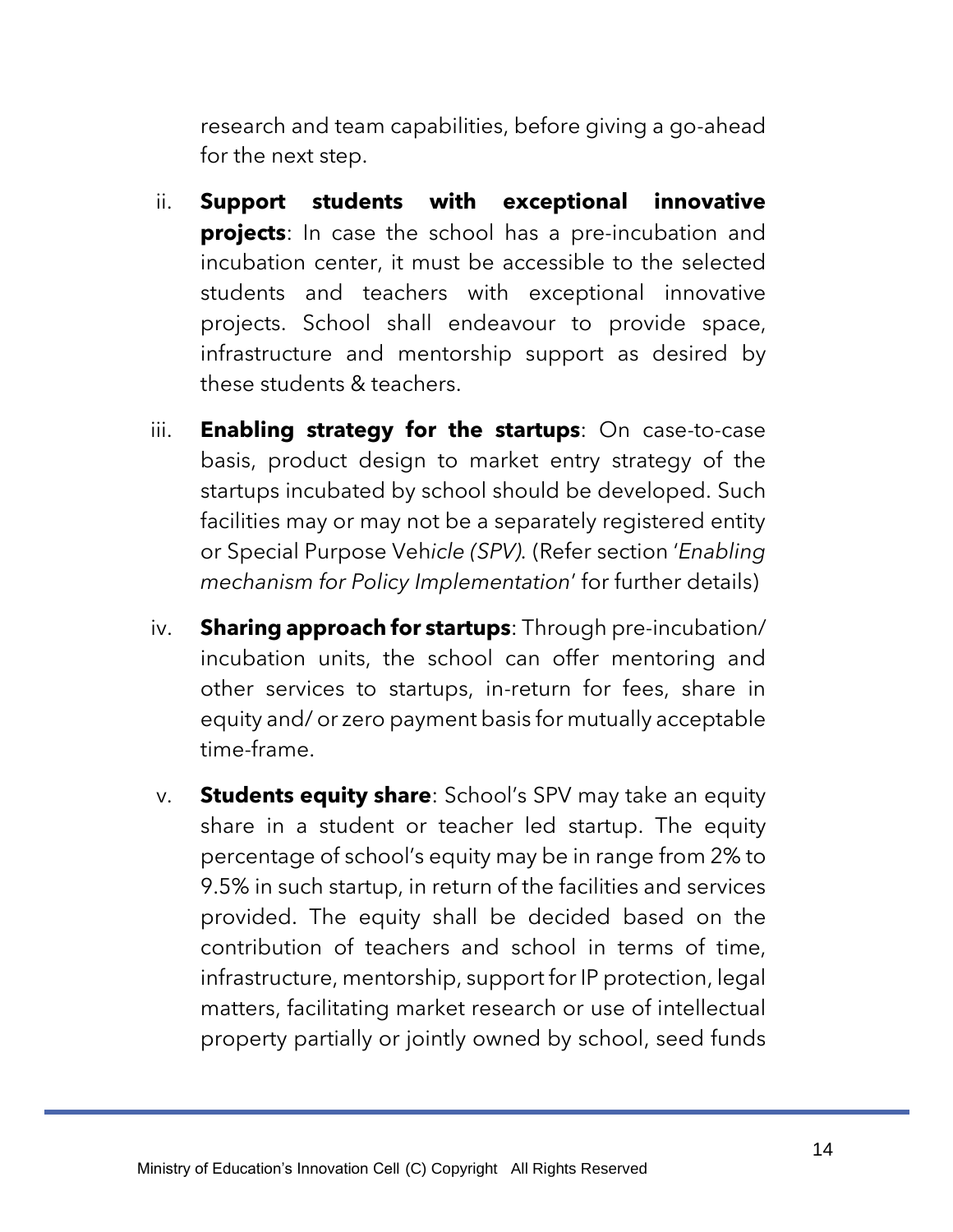contribution, startup registration, developing business plan, etc. In case of startups in which faculty is one of the founder, the percent equity of school will be with in the limit of 20% of equity of the teacher drawing full salary from the school. However, this equity percentage of schools should be within an upper cap of 9.5%. Eg. In case of faculty and student led startup with an equity share of 40%, equity share of school's SPV will be 8%. However, in case of faculty and student led startup with an equity share of 60%, equity share of institute will be 9.5%. (*Refer Page 27 for further examples of percentage shares that may be taken by School's SPV*)

- vi. **Teachers equity share**: In case of innovation jointly developed by the students and teachers, teachers can also take equity in the school start-ups with no restriction on its share and can have an advisory or consultative role. However, the teacher must ensure that not more than 20% of their school hours are spent on the startup related activities and they don't compromise with their existing academic or other responsibilities assigned by the school.
- vii. **Teacher leave policy**: In case the teacher holds the executive or managerial position for more than three months in a startup, then they should avail sabbatical without pay or take earned leave.
- viii. **Intellectual Property rights**: In case of innovations developed by students and teachers using facilities, funds and services availed from the school, the IP rights may be jointly owned by student and/or teacher inventors, as the case may be and the school incubator. In such cases, school should provide support for filing of IP. In case of an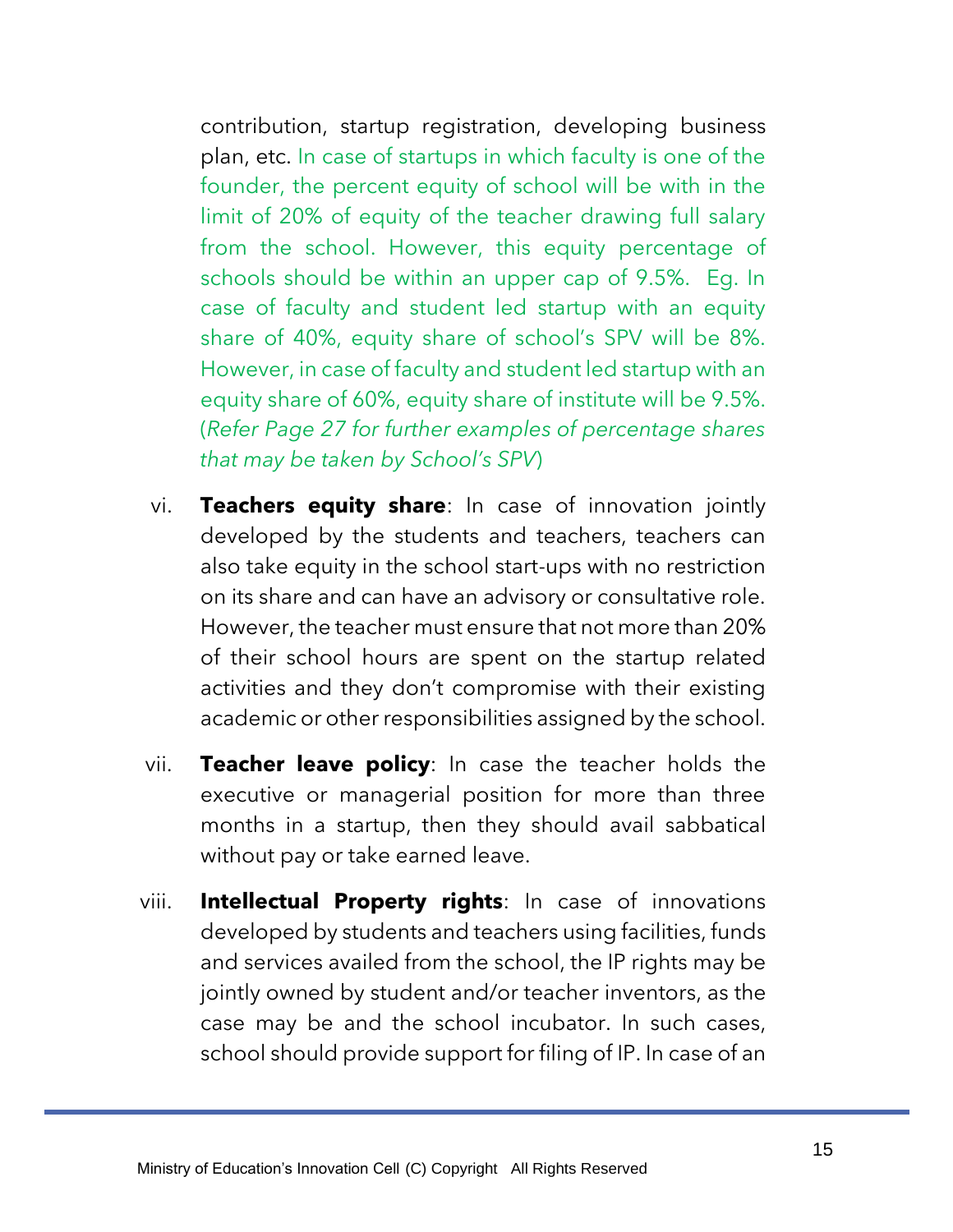IP owned by the school wholly or partially, licensing of IPR may also be allowed by the school to student and/ or teacher willing to pursue that innovation, on easy terms, either in terms of equity and/ or license fees and/ or royalty.

ix. **Licensing to other organisations**: In case jointly owned IP, student and school incubator may together license it to other commercial organizations in exchange of license fees comprising of one or more of one-time upfront fees, royalty, equity shares.

### **Stage Specific measures**

The following action points are in addition to the aforementioned six pillars.

### I. Foundational Stage (Pre-school & Grades 1-2)

- i. **Pedagogy**: Education must promote how to think critically and solve problems, how to be creative and multidisciplinary, and how to innovate, adapt, and absorb new material. Pedagogy must evolve to make education more experiential, holistic, integrated, learner-centred, flexible and enjoyable.
- ii. **Activity-based teaching learning**: Several such exercises to be undertaken in the classroom focusing on major aspects including – pre-literacy skills (e.g., letter recognition and correlation to letter sounds), prenumeracy skills (e.g., number counting and comparison), cognitive skills (e.g., pattern recognition, classification etc.) and other key skills like social skills etc.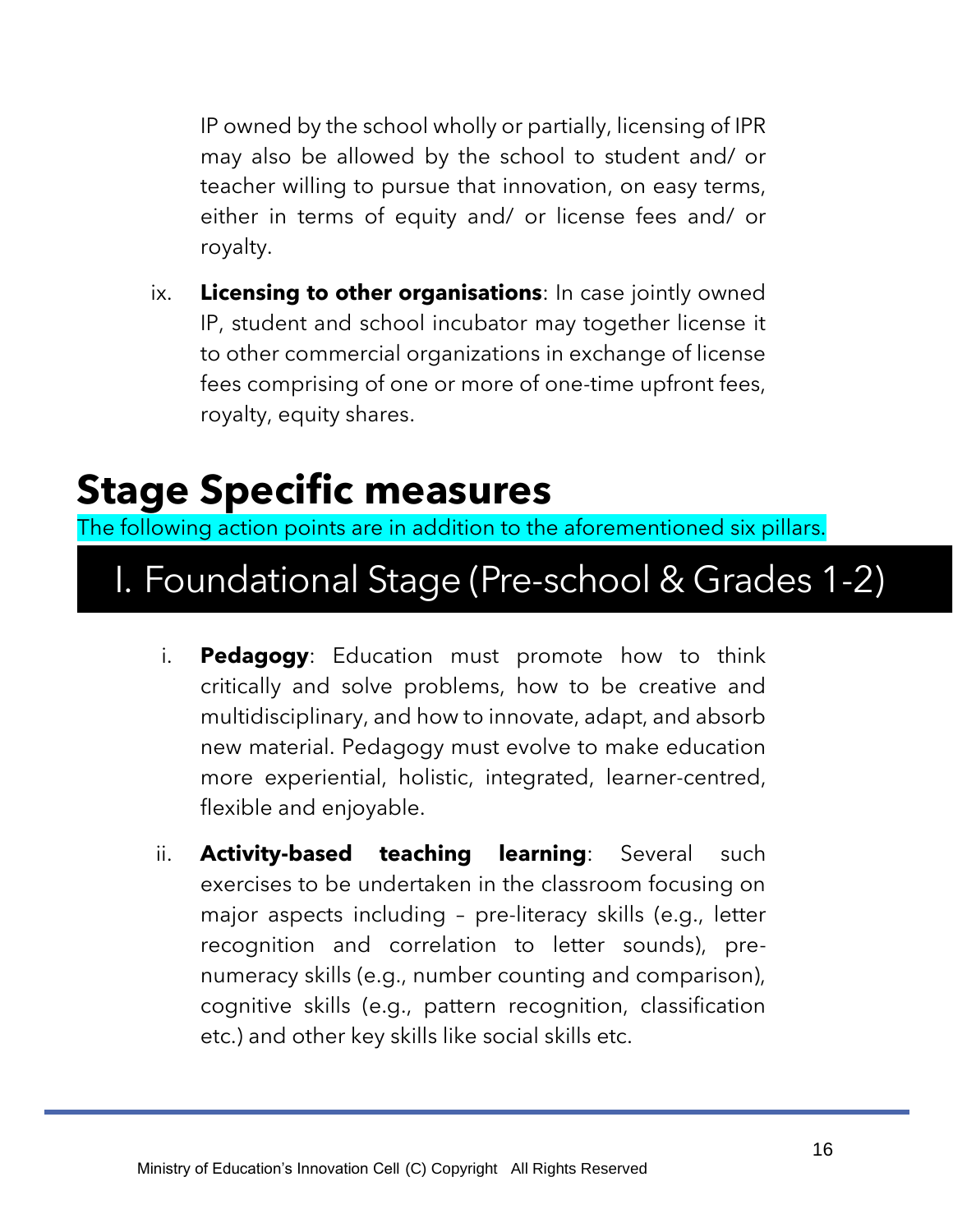- iii. **Teaching-Learning Material**: School shall focus on joyful and experiential learning through art, stories, poetry, rhymes, games, toys, songs, or activity-based in-Home Language/Mother tongue focusing on rich local traditions. (Integrating art, sport, ICT, storytelling, toys, games, puzzles, etc.)
- iv. **Child-friendly components**: Various child-friendly components such as poem corners, message boards, theme boards, various charts like class responsibility chart, midday meal chart, chart of stories etc., display boards (children's writings, drawings, collections, variety of texts, pictures with captions, instructional material developed by teacher etc.) may be developed and displayed on walls at the eye level of children.
- v. **Classroom transactions**: They should be based on integrating real-life situations keeping in view inter/multidisciplinary learning for the student to be able to attain competency in each area.
- vi. **Encouraging questions/curiosity**: School teachers shall ask open-ended questions which will encourage various answers and points of view. Student answers can lead to strong collaboration, exciting conversations, new ideas, as well as encourage leadership skills.
- vii. **High ability learners**: They can be identified and nurtured with opportunities to develop to their full potential by providing intensive and extensive learning beyond the common curriculum.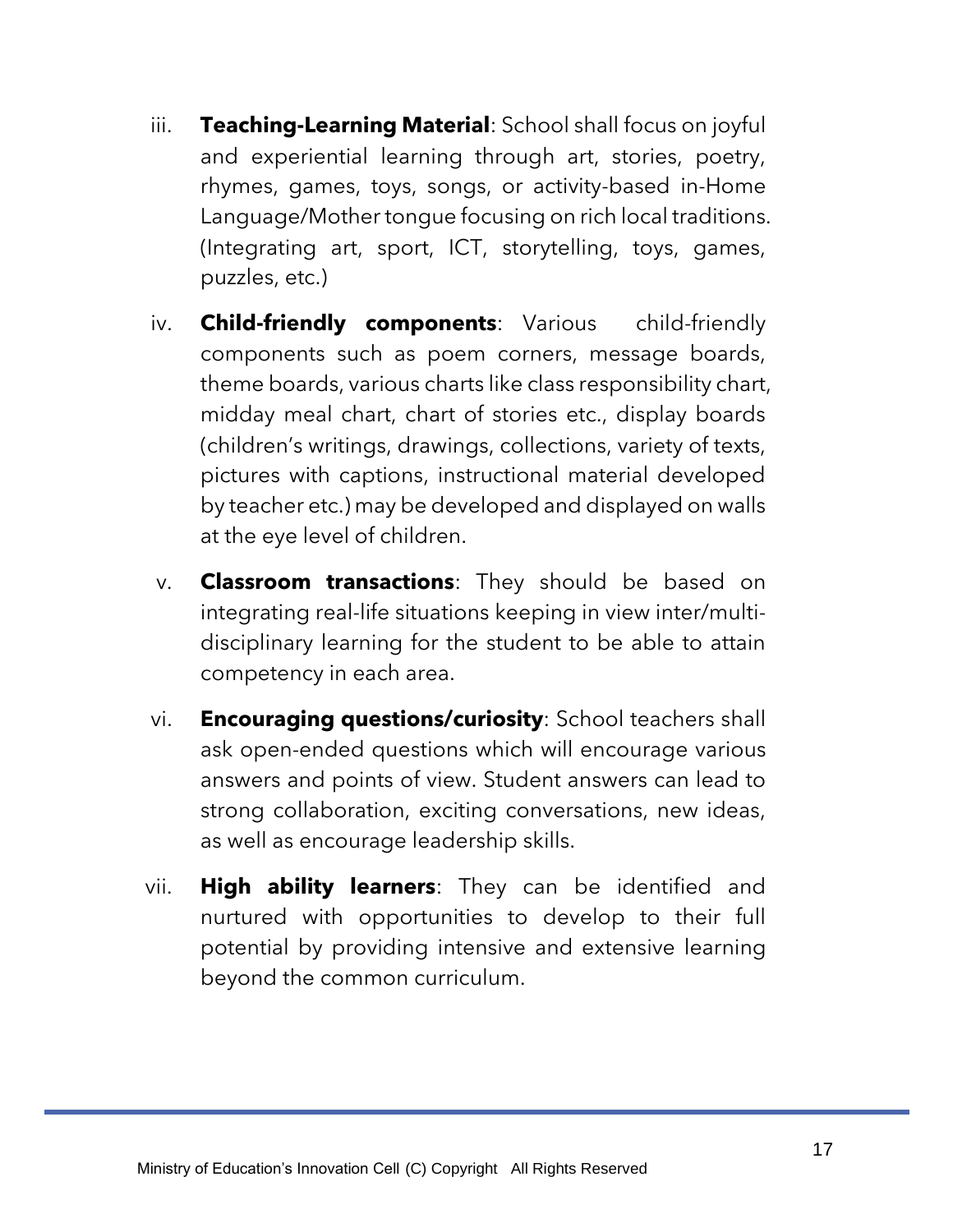### II. Preparatory Stage (Grades 3-5)

- i. **Linking learning to real-life problems**: School may launch drives to mobilize their students towards identifying real-life problems, preferably local issues and creating awareness in the community regarding the same. These activities can be taken up by students during summer breaks.
- ii. **Innovation Clubs**: Introduction of topic-centred and project-based clubs ('Innovation Club') in school with active involvement of parents and members from different vocations in society shall be encouraged. These Clubs could be online or offline, or both. These clubs can have annual day celebrations to showcase the projects undertaken by the member students in the interim period.
- iii. **Fun activities of Innovation Club**: These Clubs can intersperse learning with fun by conducting fests, exhibitions & seminars by young entrepreneurs, organizing Do-It-Yourself (DIY) activities. School shall adopt techniques like gamification, case studies, integration of content related to innovation, design thinking, critical thinking and entrepreneurship to capture students' interest while enhancing their capacity to handle complex situations
- iv. **Create awareness**: Students shall be encouraged to create posters, stickers or signs for display at home and school. Wall paintings and comics may also be created and posted with due permission from school authority to create awareness on Innovation Agenda.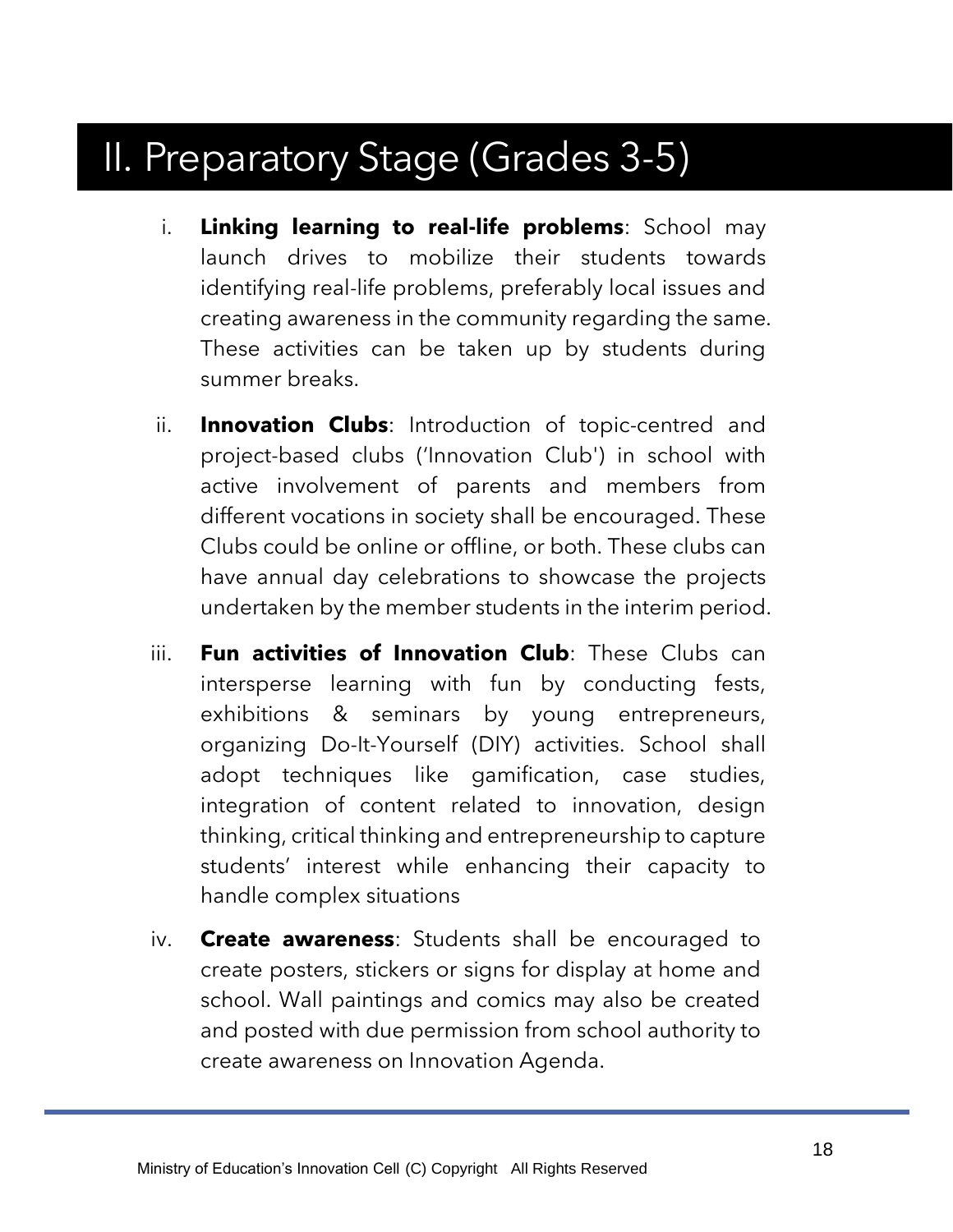v. **National Innovation Day:** School shall organize in-house workshops on National Innovation Day. Science teachers or any other teacher can organize these workshops for students to emphasize the need of innovation, enabling development of creative mindset in students.

### III. Middle Stage (Grades 6-8)

- i. **Minimum 2 hours/week for Tinkering**: All schools shall dedicate minimum 2 hours per week to compulsory tinkering activities. These classes will focus on providing hands-on learning of curriculum topics to students by engaging in experiential learning activities.
- ii. **Self-Organized Learning Environment**: School must promote SOLE for students to foster collaboration, innovation, and creativity which requires minimum instructor intervention.
- iii. **Meeting entrepreneurs:** To augment student learning with practical insights, professional and real-life entrepreneurs may be invited to conduct classes/lectures either in-person or through the use of technology enabled solutions.
- iv. **Hands-on experience**: Students shall be encouraged to take a course that gives hands-on experience of important vocational crafts, such as carpentry, electric work, metal work, gardening, pottery making, etc.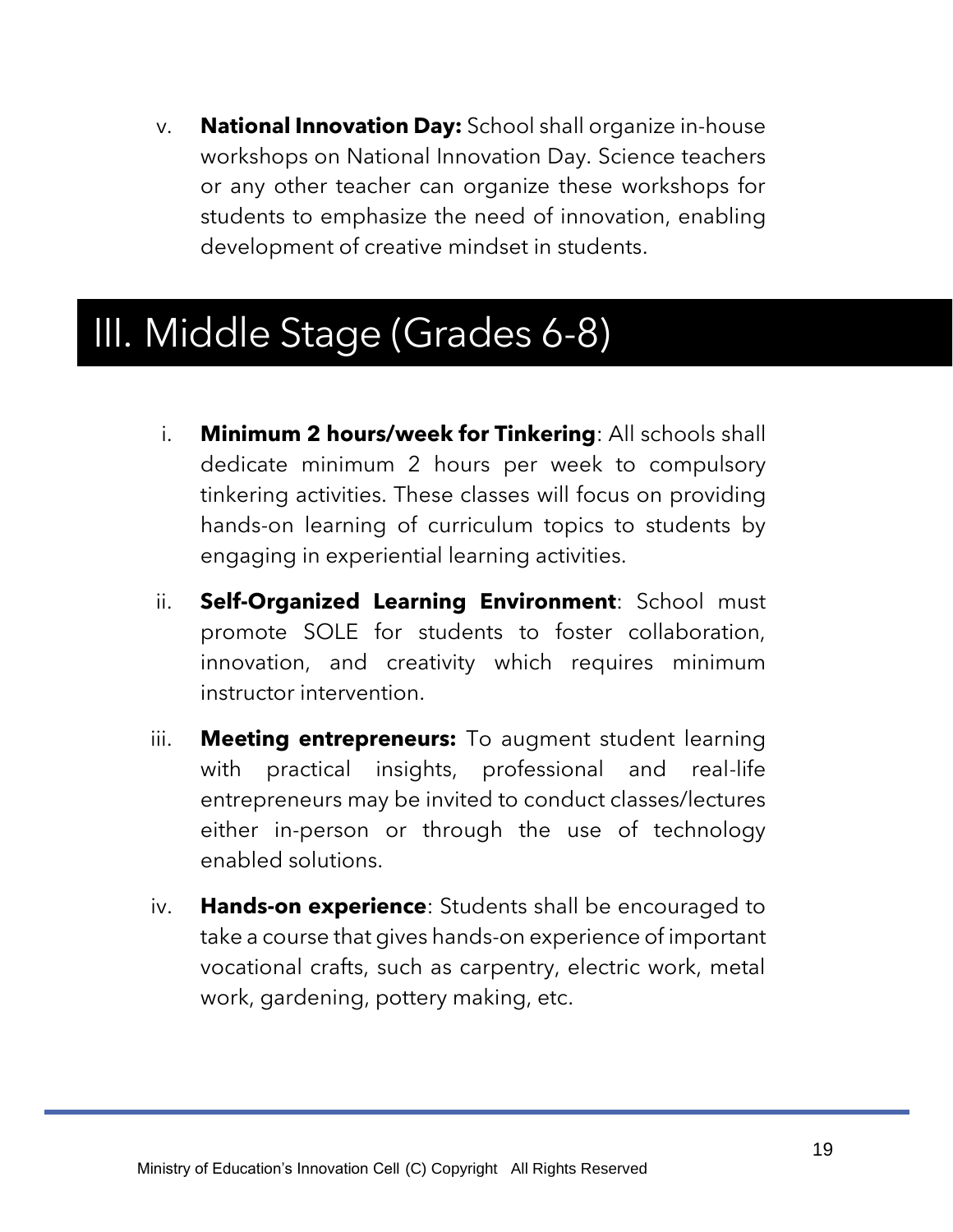- v. **Bagless days:** Activities on 10 bagless days can be designed so that students have an opportunity to intern with local vocational experts such as carpenters, gardeners, potters, artists, etc.
- vi. **Field visits**: Students will be given periodic exposure to activities outside school through visits to places/monuments of historical, cultural and tourist importance, meeting local artists and craftsmen and visits higher educational institutions in their village/Tehsil/District/State.
- vii. **Include in student enrichment programmes:**  Entrepreneurship and innovation courses can be introduced as student enrichment programs for students.
- viii. **Books, both offline and online**: School shall ensure the availability, accessibility, quality, and readership of books across geographies, languages, levels, and genres.
	- ix. **Some additional activities**: These could be taken up by school as additional activities
		- a. Socio-economic innovation challenge programs which mobilize students to solve various real-life problems, preferably local issues.
		- b. Competitions that facilitate participation in activities related to IIE.
		- c. Provide additional enriching course material*.*
		- d. Provide specific resources to identified gifted children.
		- e. Create Network of Mentors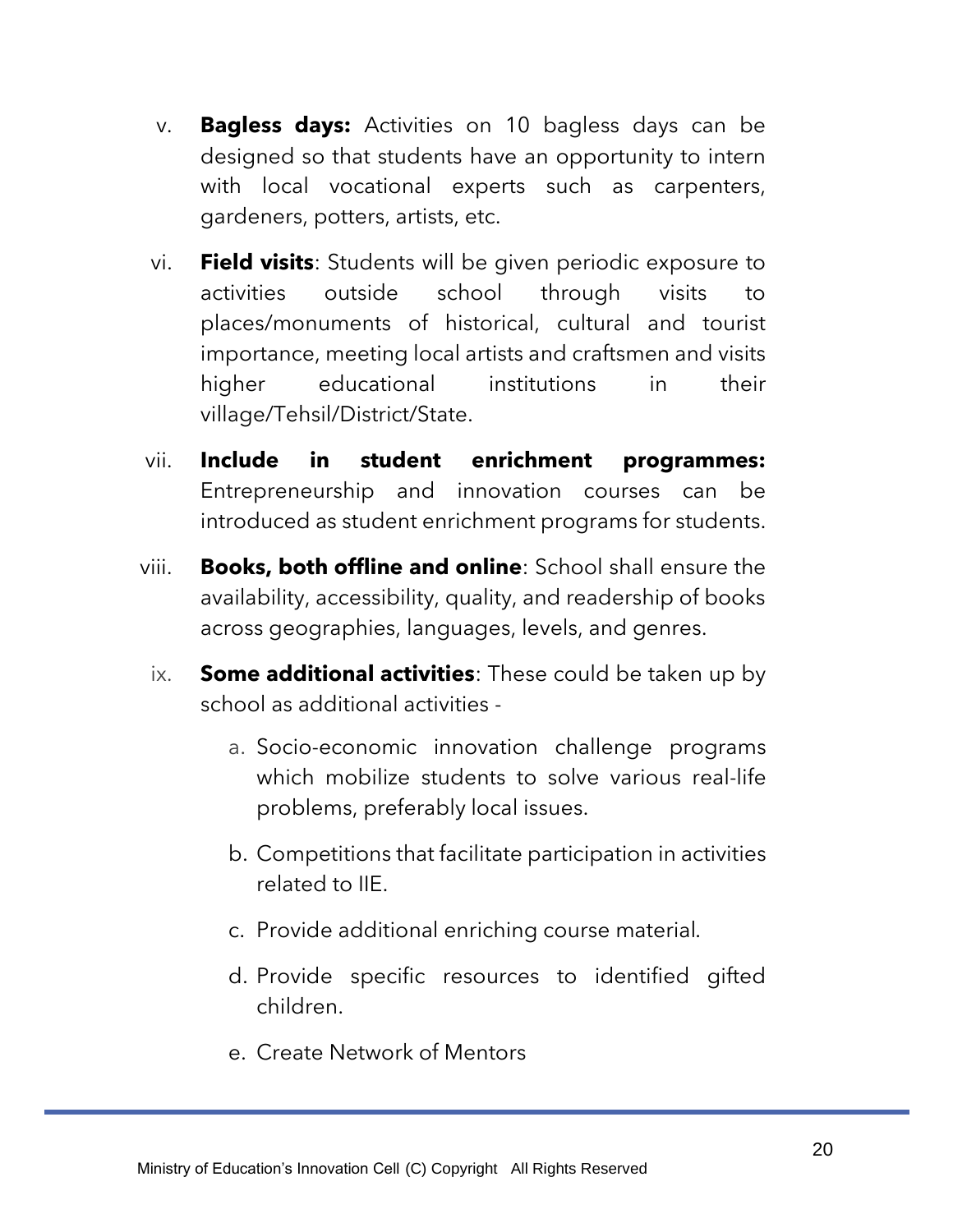x. **Financial Literacy (FL) & Legal Literacy (LL)**: These can be initiated by the school through a club/unit/team of qualified teachers and a student's committee selected after proper screening.

### IV. Secondary Stage (Grades 9-12)

- i. **Minimum 2 hours/week for tinkering**: All schools shall dedicate minimum 2 hours per week to compulsory tinkering activities for students. These classes will focus on providing hands-on learning of curriculum topics to students by engaging in experiential learning activities.
- ii. **Include in student enrichment programmes:**  Entrepreneurship and innovation courses can be introduced as student enrichment programs for students.
- iii. **Internships**: Programme for institutionalizing Summer-Winter internships/live-projects for students shall be conceived. Relevant tie-ups shall be done by school with local industries to secure internships/live-projects for all the students.
- iv. **Students-in-residence program**: A programme that allows students to undertake part-time internships in startups or engage in entrepreneurship related activities, may also be encouraged by school. Appropriate weightage can be given to such activities in subject assessments.
- v. **One-stop web portal**: In order to network all schools, students and teachers, a web portal will be developed by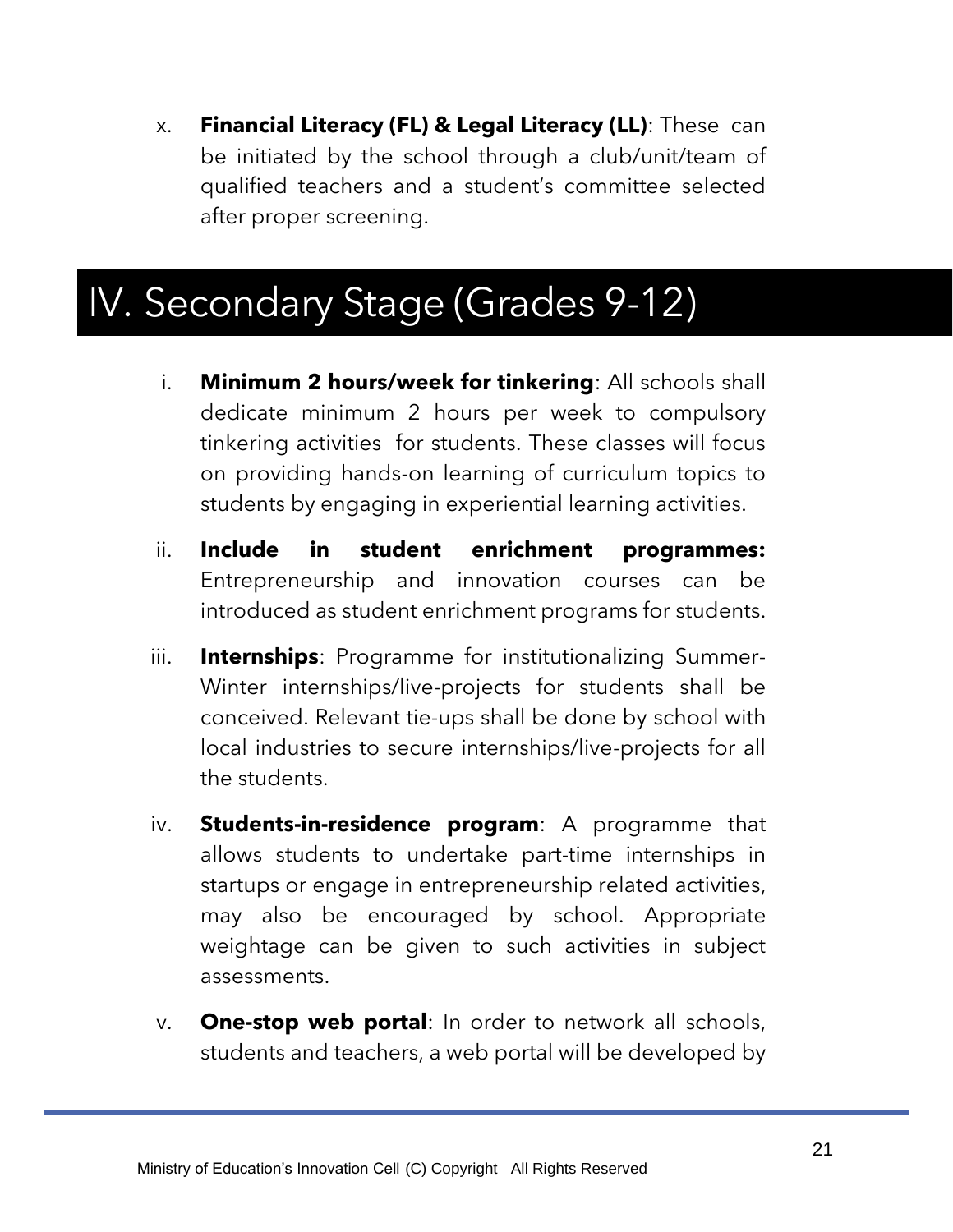Innovation Cell of MOE. This one-stop portal will help students to network, participate in hackathons. Groups and sub-groups at the district, state and national level will help form teams to tinker and foster creativity among students.

- vi. **School Innovation Council**: School must register itself under the 'School Innovation Council' (SIC) initiative of MIC. The SIC would focus on nurturing activities relating to fostering an innovation oriented culture in schools. All the activities that SIC undertakes should encourage the promotion of creativity and critical thinking among students.
- vii. **Innovation Coordinator in schools**: To lead the IIE agenda, the Principal/Head of school shall nominate a staff/ teacher as 'Innovation Coordinator' in the SIC. The 'Innovation Coordinator' will be the single point of contact who will address queries and provide support to students, teachers & other stakeholder on IIE agenda. Every SIC will also appoint a student leader, student marketing lead, student finance lead and student tech lead to assist in day to day functioning of the council.
- viii. Other details pertaining to School Innovation Council (SIC) are as under-

#### **Functionaries**

a) School will establish School Innovation Council (SIC) as per guidelines of Ministry of Education's Innovation Cell with School Principal as Chairperson of the council, Innovation Coordinator under SIATP (School Innovation Ambassador Training Program), students,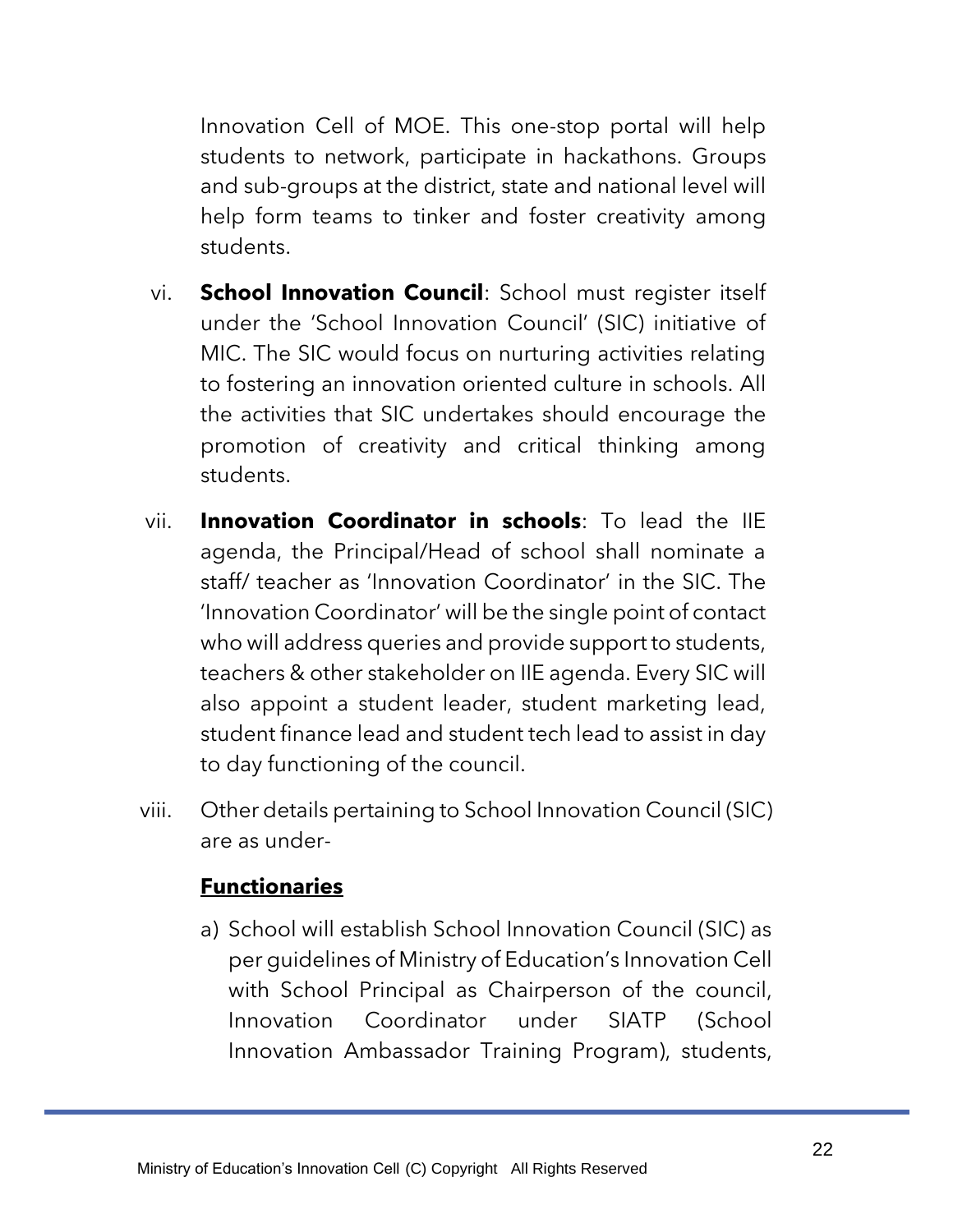entrepreneurs, CEO/Officers from Nearby Incubation/ Pre-incubation Centres, industry experts, etc.

#### **Functions**

- b) Encourage experiential learning through workshops, training programs, Science & other exhibitions at different level like Tehsil/District , entrepreneurship contests, hackathons, innovation bootcamps, school fest, poster design competitions, student-led marches/initiatives, orgainizing sessions with startup founders, conducting Do-It-Yourself (DIY) activities etc.
- c) Organize activities on the National Innovation Day (15th October).
- d) Develop collaborative partnerships with external stakeholders.
- e) Promote students to propose innovatoive ideas, and discuss, deliberate and hone/ accentuate those with support of peers, teachers and mentors.
- f) Organize students' visit to nearby business incubation centers, innovation labs of nearby schools or other higher education colleges/universities/Institution's Innovation Council (IIC), scientific labs (like ISRO, CSIR, DRDO, DIO etc.) and industrial R&D facilities to generate awareness.
- g) Present an annual award to recognize the best idea/ innovation/ startup and most innovative student.
- h) Engage mentors and facilitate following services for the selected innovation/ startup: technology development, ideation, creativity, design thinking, facilitating market research, assessing business potential, protecting Intellectual Property (IP) Rights, financial management,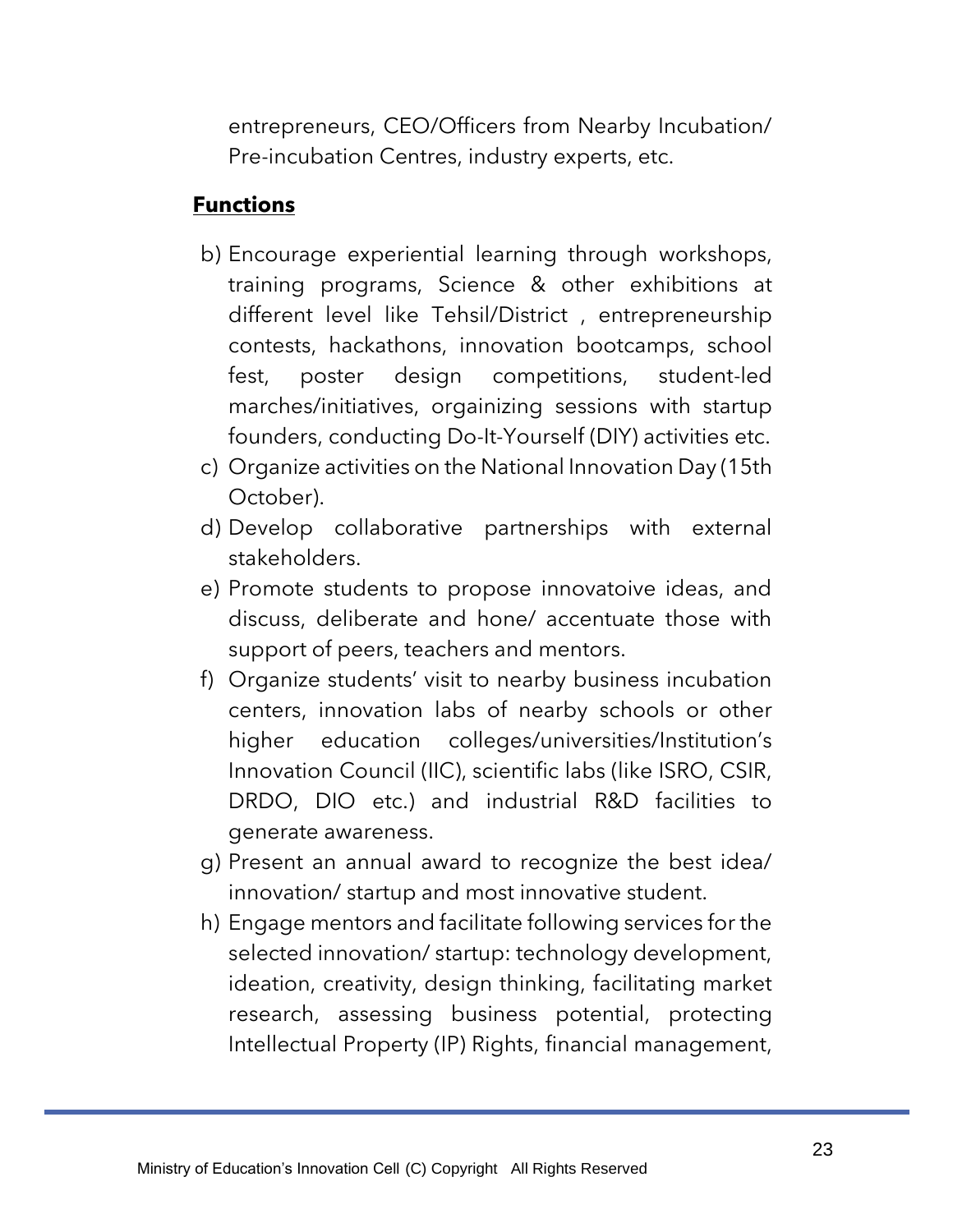cash-flow management, new venture planning, business development, product development, social entrepreneurship, product-costing, marketing, branddevelopment, human resource management as well as law and regulations impacting a business.

- i) Strengthen mentorship by teachers, faculty, corporates, local entrepreneurs & experts in specialized areas such as sports, languages, technology, etc. to identify the kind of innovation required in these areas.
- j) Maintain a "Wall of fame" in school premises featuring alumni who are now successful entrepreneurs.
- k) Maintain list of nearby incubators and Atal Tinkering Labs for easy access.
- l) Map and maintain list of Agriculture Science Centres in the neighbourhood of villages
- m)Create an entrepreneurship gallery (like an Art Gallery) to showcase creativity and innovation of students.
- n) Publish annual self-assessment of progress on attainment of IIE objectives on the school website.
- o) Adjudicate in matters related to School Entrepreneurs led startups including percentage equity stake to be taken, approving teacher's engagement in a startup, IPR licensing etc.

#### **Funds/Finances**

- p) An 'Innovation Fund' will be created for SIC by allocating adequate fund from School's annual budget for organizing related activities.
- q) SIC may also link the startups to seed-fund providers/ angel funds/ venture funds.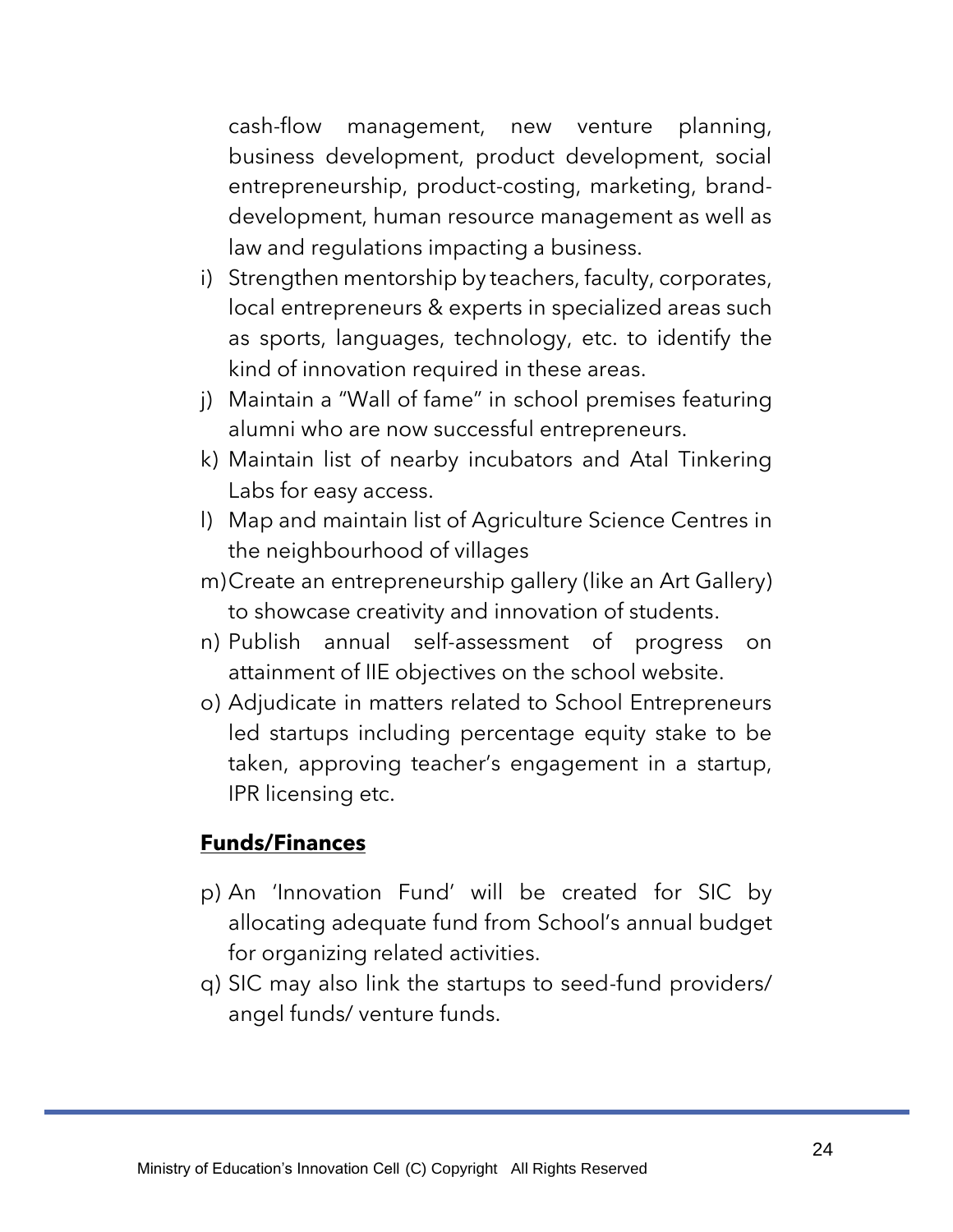- r) SIC may also choose to raise funds for itself or for a student let startup from external funding sources. In case, SIC decides to raise such funds, it will have to register itself as a separately entity or Special Purpose Vehicle (SPV). (Refer section '*Enabling mechanism for Policy Implementation*' for further details)
- ix. **Credit points for SIC**: Based on activities undertaken for furthering the IIE Agenda, every SIC will be awarded credit points which shall drive the performance rating of the SIC. A SIC with good performance rating will be more likely to perform better in market outreach activities.
- x. **Mentoring opportunities**: School shall provide mentoring opportunities to students to gain breadth of understanding across contemporary disciplines, while developing deeper expertise in few disciplines. School shall run online courses in the area of science, mathematics, cryptography, astrophysics, environmental sciences, etc. and also encourage students to pursue course on 'Entrepreneurship' as an elective in Grade 11- 12.
- xi. **Financial Literacy (FL) & Legal Literacy (LL)**: These can be initiated by the SIC through a club/unit/team of qualified teachers and a student's committee selected after proper screening.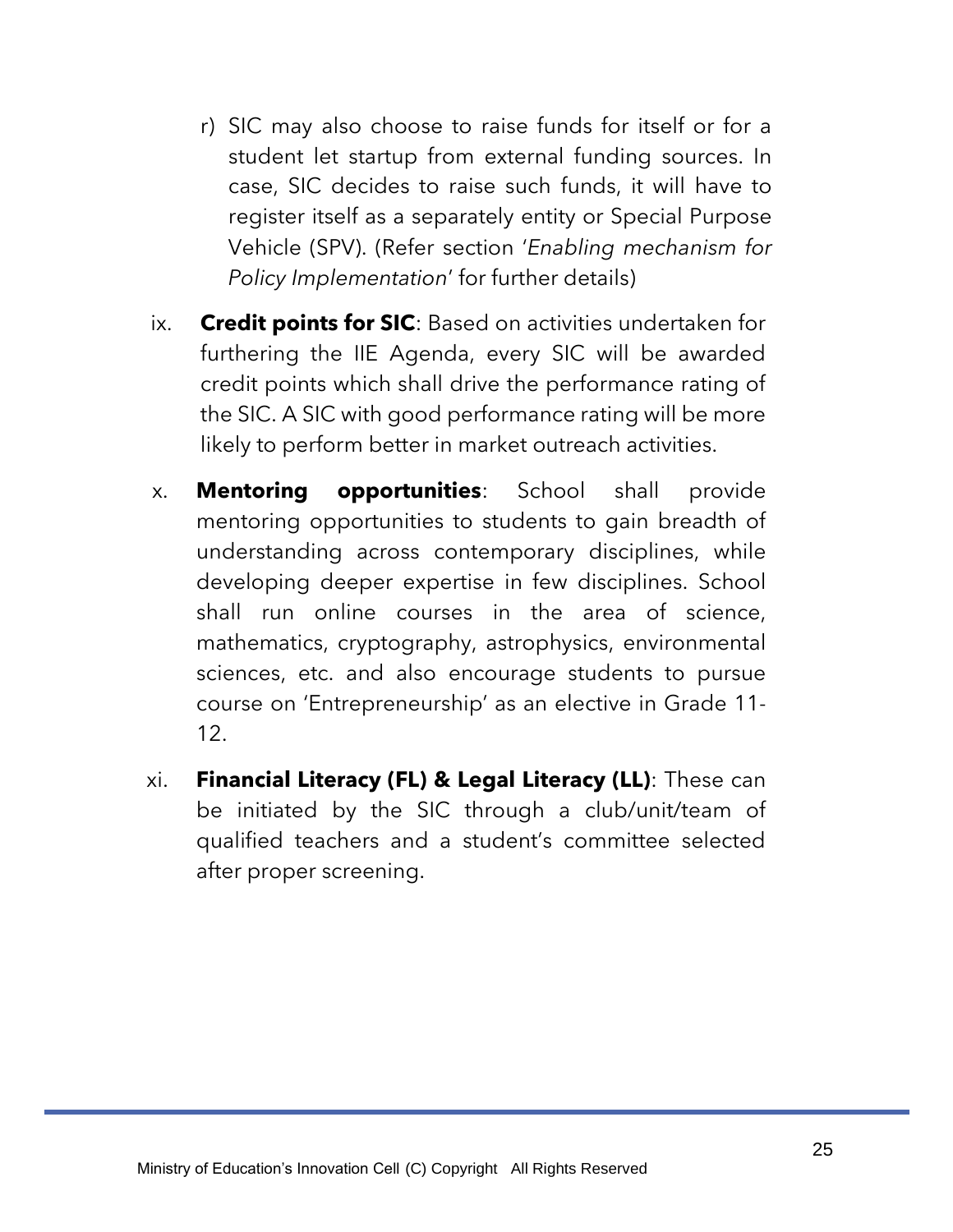### Enabling mechanism for Policy Implementation

#### **Nominating dedicated staff in school**

- Principal will nominate a staff/ teacher from school to lead the Ideation, Innovation and Entrepreneurship (IIE) agenda.
- Principal will nominate 5 or more teachers to undergo training in following 5 areas under School Innovation Ambassadors Training Program (SIATP) of Ministry of Education's Innovation Cell: Module 1: Design Thinking & Innovation Module 2: Intellectual Property Rights (IPR) Module 3: Idea generation & Idea hand-holding Module 4 : Finance / Sales / HR Module 5: Entrepreneurship & Product/ Prototype development Submission of nominations will be done by Principal at

https://sia.mic.gov.in/#spoc-login

• The school will set up a committee or assign an already existing committee with a role of identifying best innovations and other related activities.

#### **Mobilizing funds**

• An 'Innovation Fund' will be created by School by allocating adequate fund from its annual budget for organizing the IIE related activities.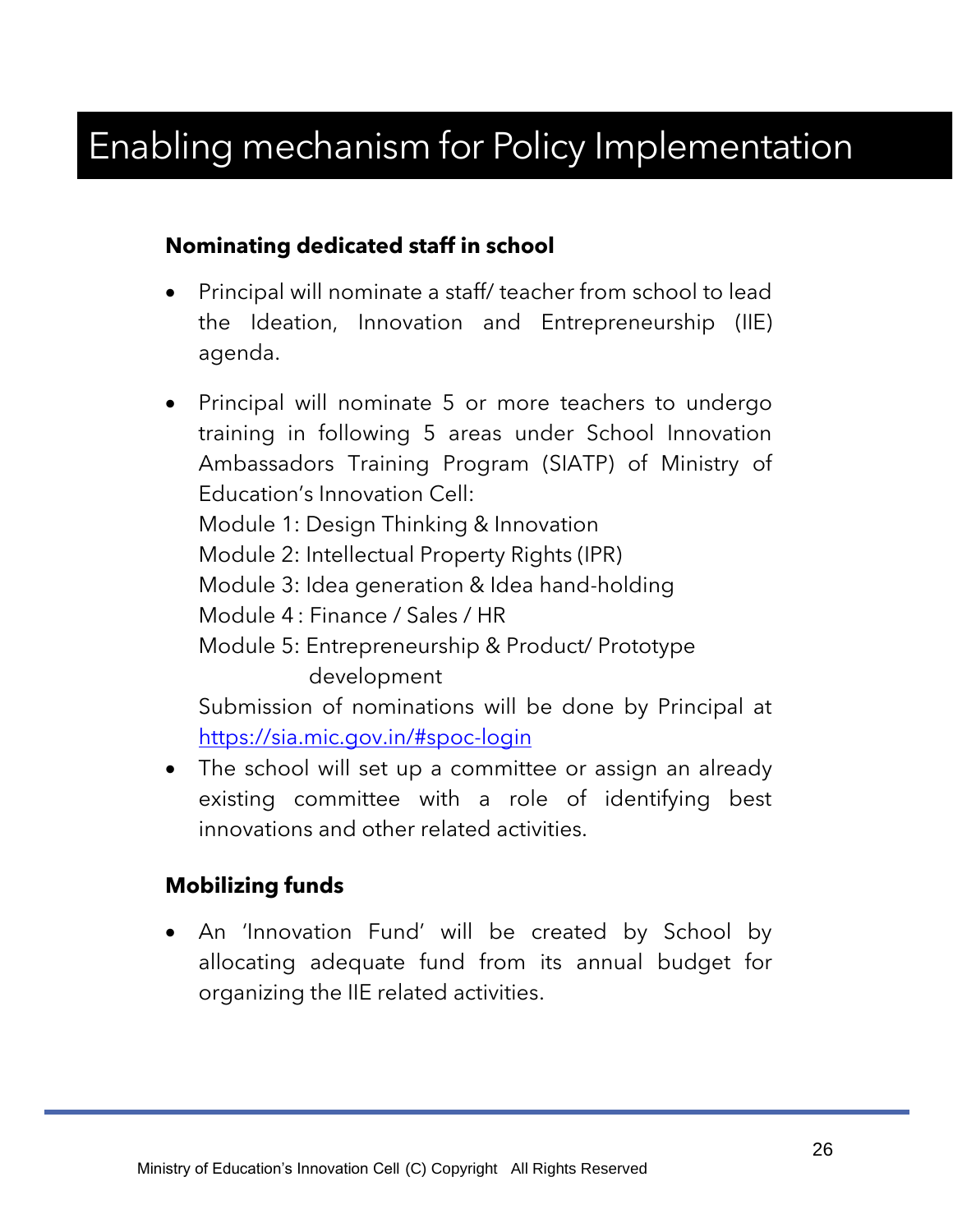• School may also choose to raise funds from external funding sources like donations from corporate sectors under Corporate Social Responsibility (CSR) etc. In case, School decides to raise such funds, it will have to register itself as a separately entity or Special Purpose Vehicle (SPV). A separate entity may be registered under Section-8 of Company Act 2013 or 'Society' registered under Society Registration Act with independent governance structure.

#### **Operationalizing Innovation Club/School Innovation Council**

- School Innovation Council (SIC), wherever set-up, will be established as per guidelines of Ministry of Education's Innovation Cell. 'School Innovation Council' will follow the calender of activities recommended by Ministry of Education's Innovation Cell and CBSE.
- School will establish Innovation Club for students in Preparatory and Middle Stages in line with guidelines issued in this policy.
- Performance of SICs established by schools will be assessed with Star Rating.

#### **Promotion of Innovation Agenda**

- At the beginning of every academic year, school will organize an induction program for students where I&E agenda of school will be highlighted.
- School will announce annual awards for teachers and students- the best idea/ innovation/ startup and most innovative student, Most Innovative Teacher.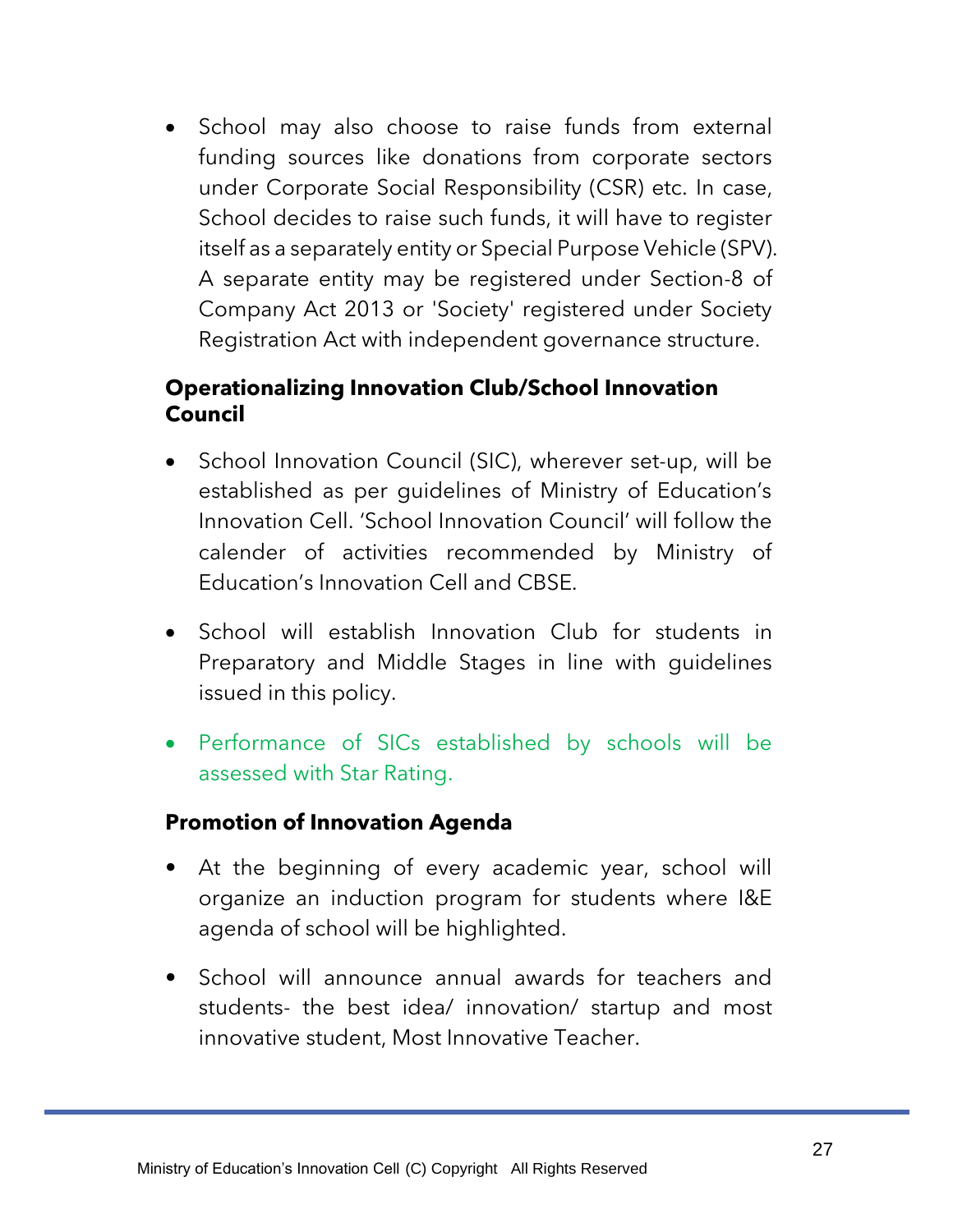- School will design suitable incentive structure for teachers for driving IIE Agenda.
- School will submit bi-annual report of SIC at SIC's online platform which will be used to assess performance of SICs by Ministry of Eduation's Innovation Cell.

#### **Important Links: Operational Atal Tinkering Labs in India**

<https://www.aim.gov.in/pdf/OperationalATLsInIndia.pdf> **Atal Incubation Centres in India** <https://aim.gov.in/atal-incubation-centres.php>

#### **School Innovation Ambassadors Training Program Registration Link for School Principal or Single Point of Contact-**

<https://sia.mic.gov.in/#spoc-login> **Registration Link for Teachers** <https://sia.mic.gov.in/#teacher-login>

#### **Higher education institutes where Institution's Innovation Council (IICs) have been established by Ministry of Education**

<https://iic.mic.gov.in/institute-list>

#### **National IPR Policy**

<https://dpiit.gov.in/policies-rules-and-acts/policies/national-ipr-policy>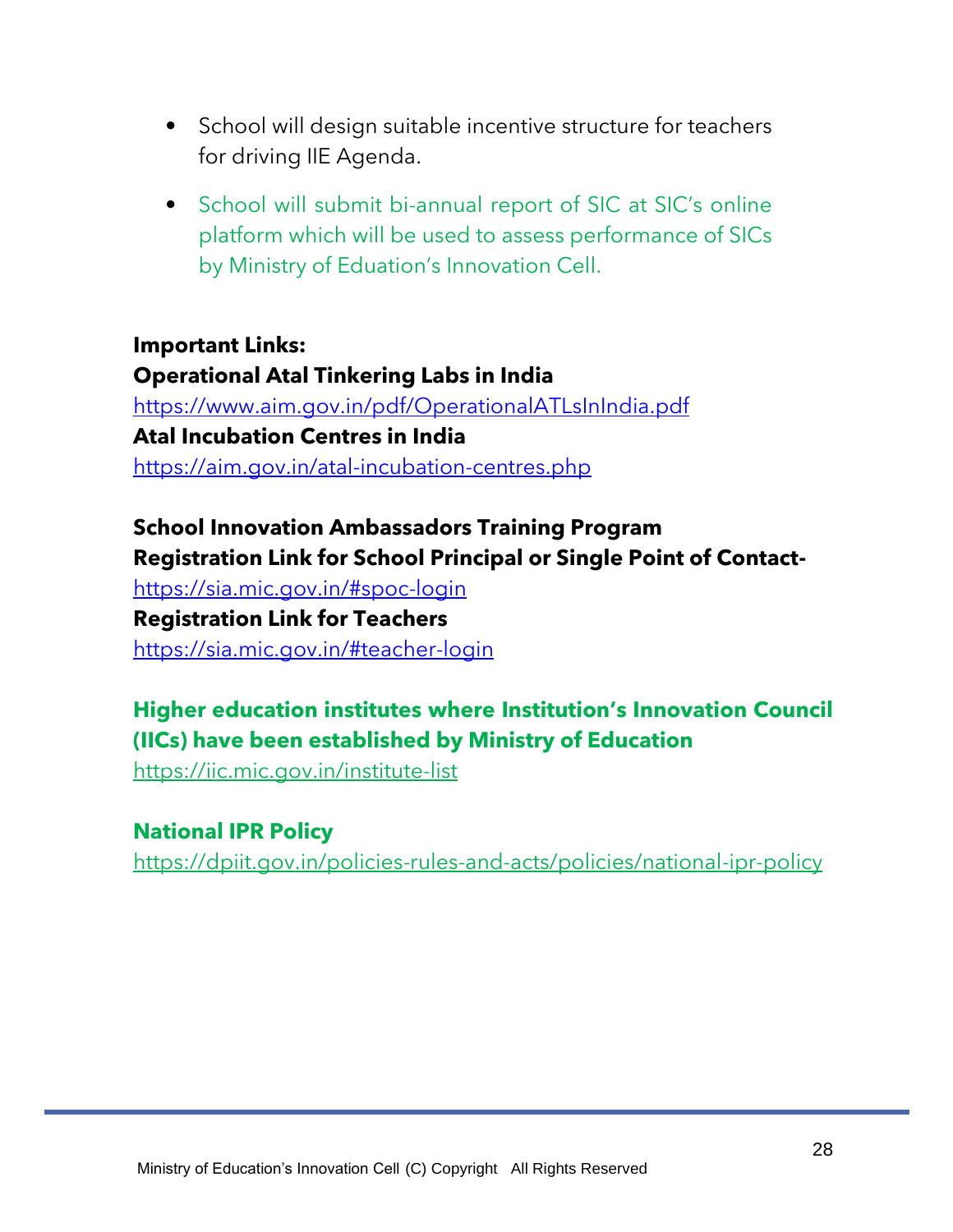#### **Some examples of the percentage shares to be taken by the school's SPV/ incubator:**

- 1. No teacher / school staff holds shares; no space at incubator; no IP from school; no seed funds; only mentorship and connect: 2% shares by Incubator.
- 2. No teacher / school staff holds shares; no IP from school; no seed funds; only space at incubator, mentorship and connect: 3% to 4% shares by Incubator.
- 3. No teacher / school staff holds shares; IP from school, but paid separately as license fees or royalty; no seed funds; only space at incubator, mentorship and connect: 3% to 4% shares by Incubator.
- 4. No teacher / school staff holds shares; IP from school, but paid separately as license fees or royalty; seed funds of ₹5 lakhs to 10 lakhs; plus space at incubator, mentorship and connect: 5% to 6% shares by Incubator.
- 5. No teacher / school staff holds shares; IP from school, not paid separately as license fees or royalty; seed funds of ₹5 lakhs to 10 lakhs; plus space at incubator, mentorship and connect: 6% to 8% shares by Incubator.
- 6. IP from school if any paid separately as license fees or royalty; seed funds of ₹5 lakhs to 10 lakhs; plus space at incubator, mentorship and connect + total teacher shares below 5%: 6% shares by Incubator.
- 7. IP from school if any paid separately as license fees or royalty; seed funds of ₹5 lakhs to 10 lakhs; plus space at incubator, mentorship and connect + total teacher shares between 5% to 10%: 7% shares by Incubator.
- 8. IP from school if any paid separately as license fees or royalty; seed funds of ₹5 lakhs to 10 lakhs; plus space at incubator, mentorship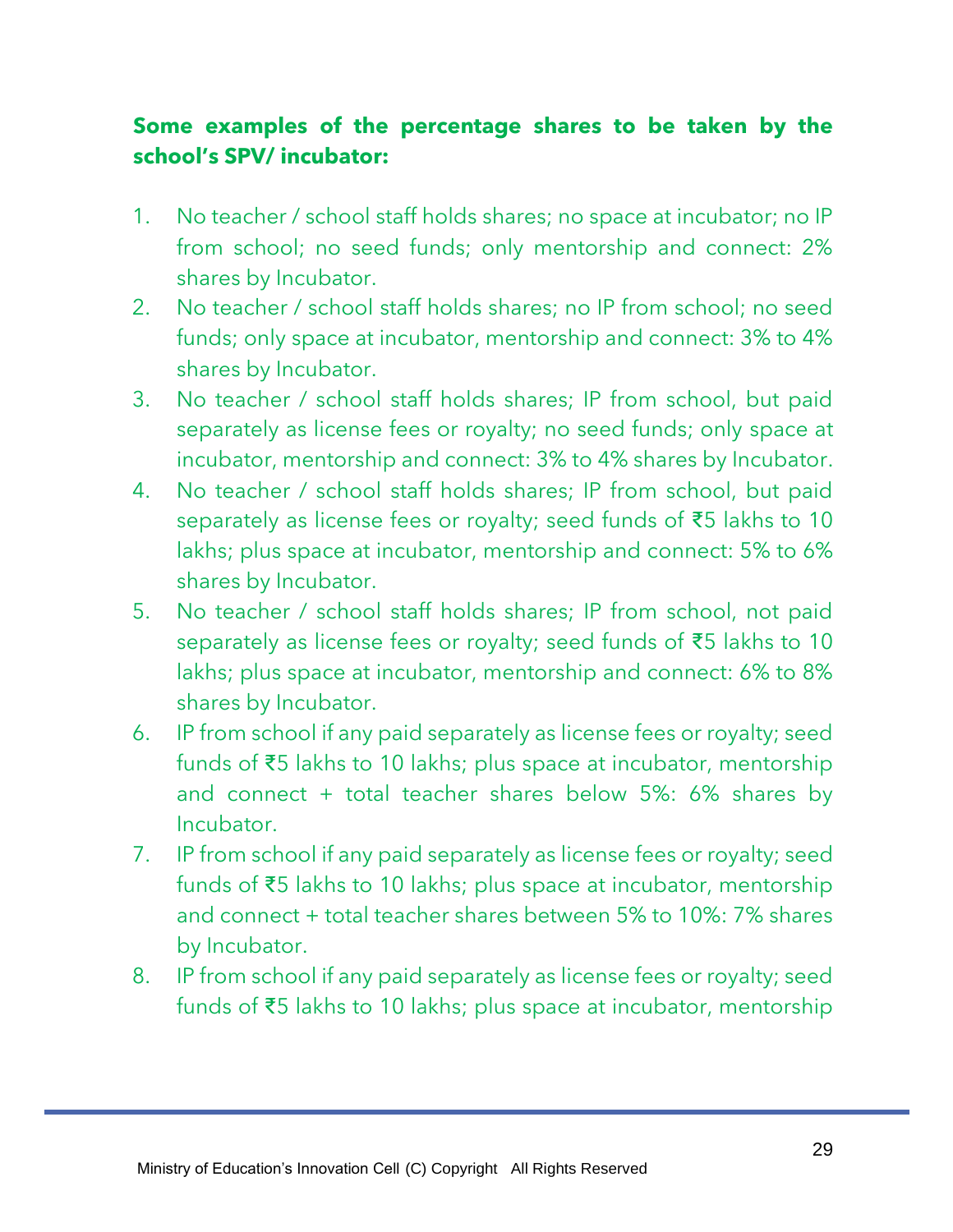and connect + total teacher shares between 10% to 15%: 7.5% shares by Incubator.

- 9. IP from school if any paid separately as license fees or royalty; seed funds of ₹5 lakhs to 10 lakhs; plus space at incubator, mentorship and connect + total teacher shares between 15% to 20%: 8% shares by Incubator.
- 10. IP from school if any paid separately as license fees or royalty; seed funds of ₹5 lakhs to 10 lakhs; plus space at incubator, mentorship and connect + total teacher shares between 20% to 30%: 8.5% shares by Incubator.
- 11. IP from school if any paid separately as license fees or royalty; seed funds of ₹5 lakhs to 10 lakhs; plus space at incubator, mentorship and connect + total teacher shares above 30%: 9% shares by Incubator.
- 12. More permutations possible; generally keeping incubator's share below 6%.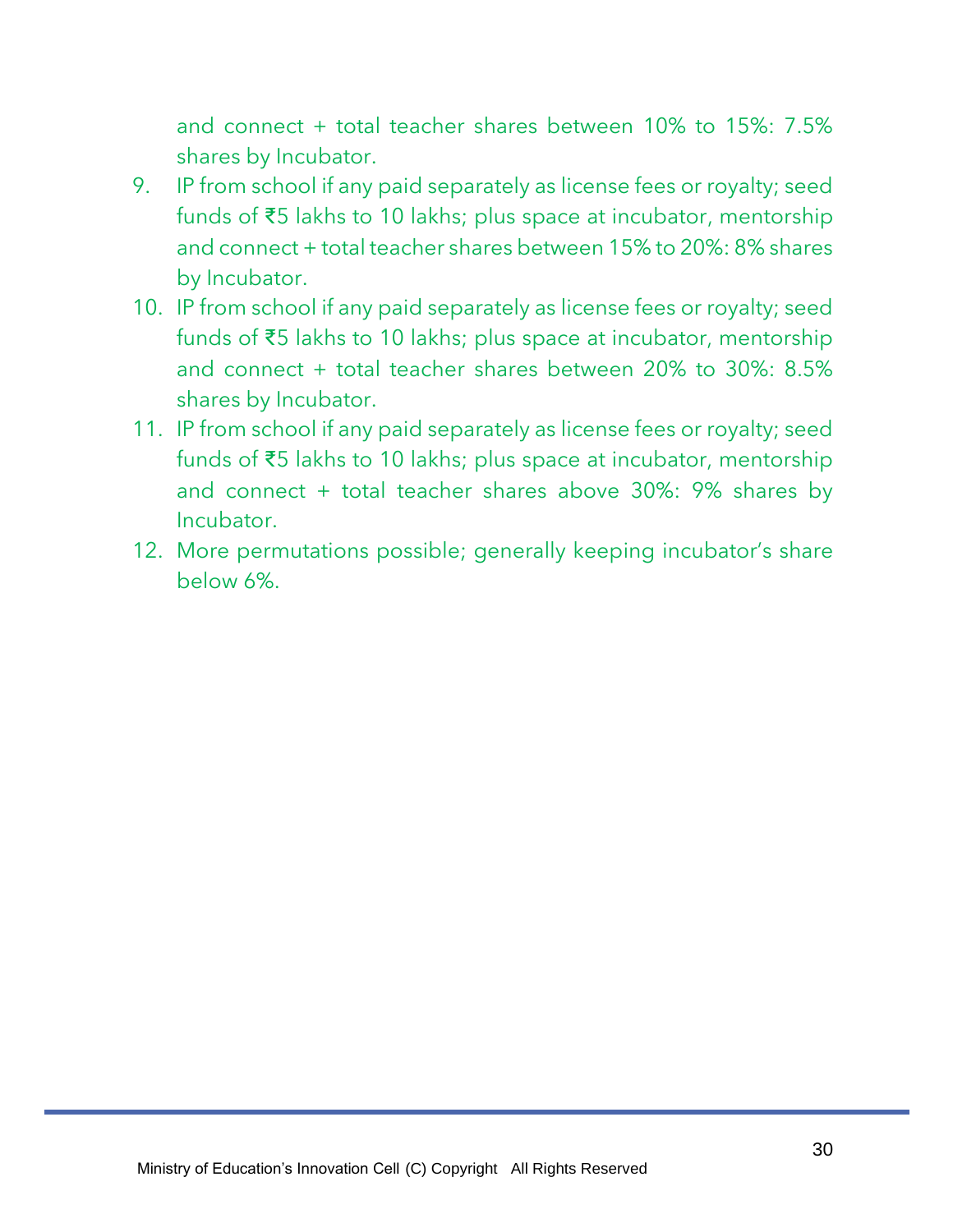#### **Glossary**

- CSR Corporate Social Responsibility (CSR) can be simply defined as the grants and funding process under which various Non-profit Organizations (NGOs) can get financial and other assistance from the corporate sector.
- Critical thinking Critical thinking is the intellectually disciplined process of actively and skillfully conceptualizing, applying, analyzing, synthesizing, and/or evaluating information gathered from, or generated by, observation, experience, reflection, reasoning, or communication, as a guide to belief and action.
- Co-creation- Co-creation is the act of creating together. When applied in business, it can be used as an economic strategy to develop new business models, products and services with customers, clients, trading partner or other parts of the same enterprise or venture.
- Cross-disciplinary Cross-disciplinary practices refer to teaching, learning, and scholarship activities that cut across disciplinary boundaries.
- Design Thinking Design Thinking is an iterative process in which we seek to understand the user, challenge assumptions, and redefine problems in an attempt to identify alternative strategies and solutions that might not be instantly apparent with our initial level of understanding.
- Equity share- An equity share, commonly referred to as ordinary share also, represents the form of fractional or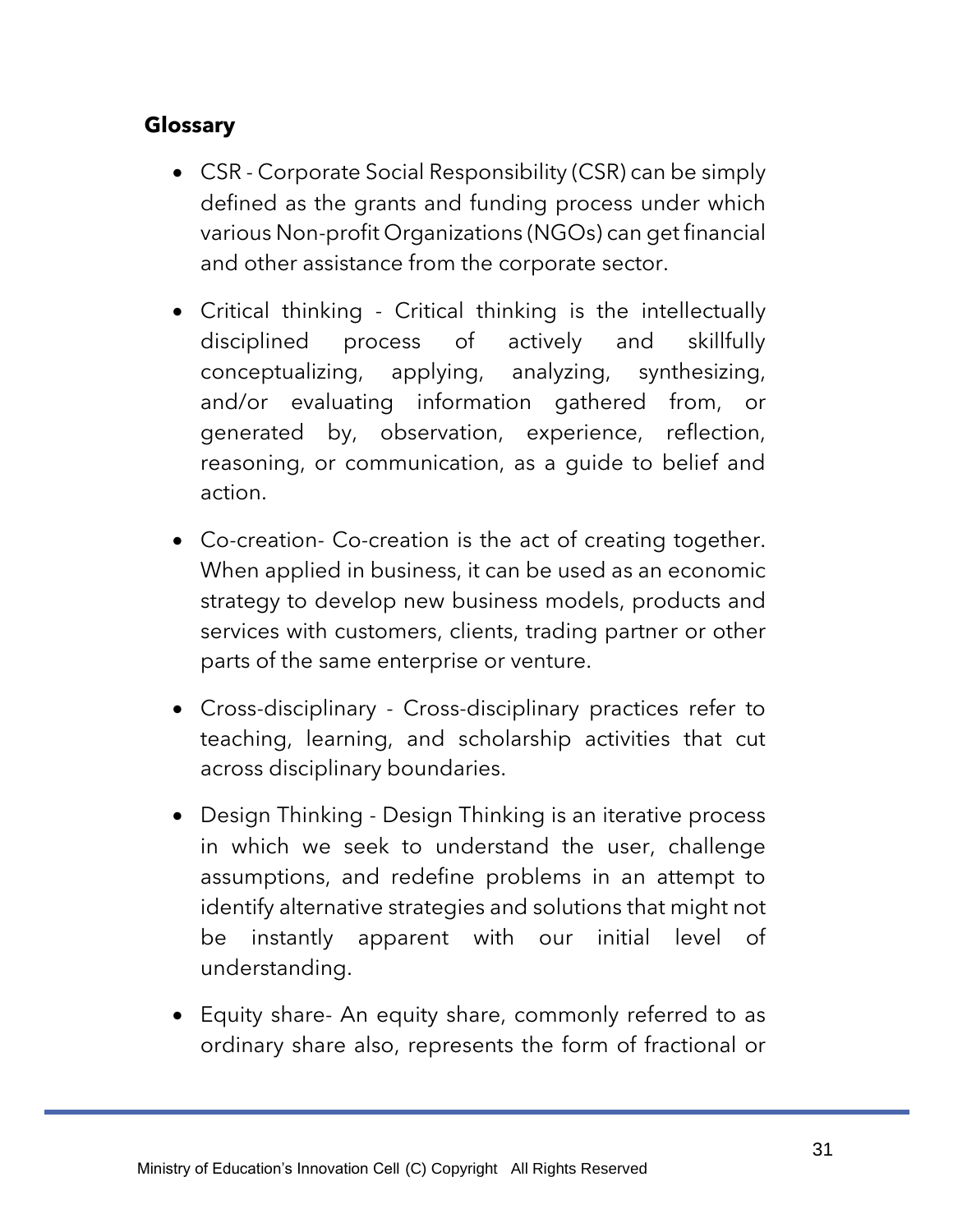part ownership in which a shareholder, as a fractional owner, undertakes the maximum entrepreneurial risk associated with a business venture. The holders of such shares are members of the company and have voting rights.

- Entrepreneurial culture A culture that enhance the exhibition of the attributes, values, beliefs and behaviors that are related to entrepreneurs.
- Entrepreneurship education Entrepreneurship education seeks to provide students with the knowledge, skills and motivation to encourage entrepreneurial success in a variety of settings.
- Experiential learning Experiential learning is the process of learning through experience, and is more narrowly defined as "learning through reflection on doing".
- Financial Literacy (FL)- a combination of awareness, knowledge, skill, attitude and behavior necessary to make sound financial decisions and ultimately achieve individual financial well-being.
- Hackathon A hackathon is a design sprint-like event; often, in which computer programmers and others involved in software development, including graphic designers, interface designers, project managers, domain experts, and others collaborate intensively on software projects.
- Ideation Ideation is the creative process of generating, developing, and communicating new ideas, where an idea is understood as a basic element of thought that can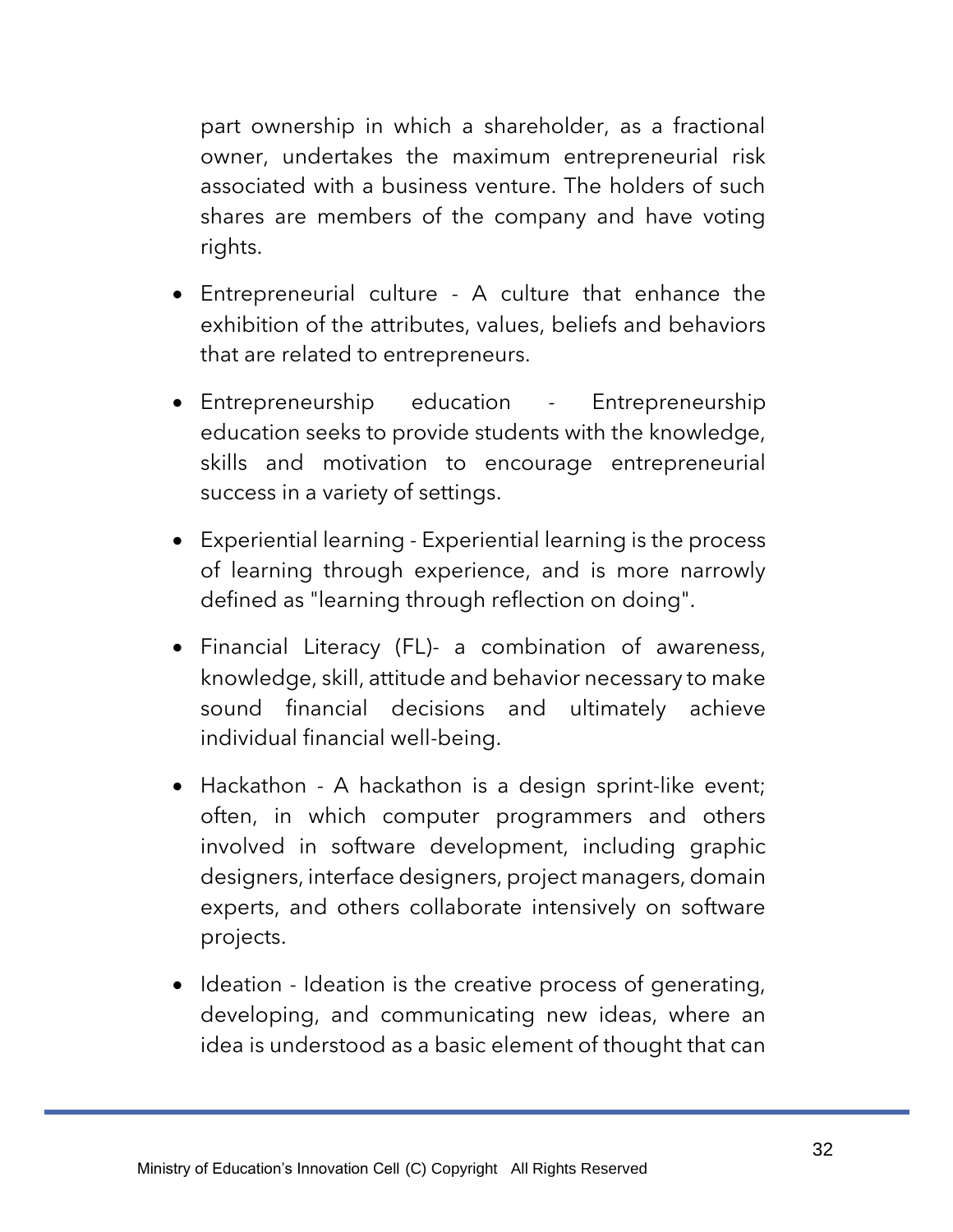be either visual, concrete, or abstract. Ideation comprises all stages of a thought cycle, from innovation, to development, to actualization.

- Idea Competitions Idea Competitions are becoming a popular mechanism chosen by firms to perform Open Innovation. They are a way to engage with external sources of knowledge such as individual entrepreneurs and small firms who are asked to submit ideas and compete for a prize.
- Innovation ecosystem An "innovation ecosystem" is the term used to describe the various players, stakeholders, and community members that are critical for innovation. ... Each plays a significant role in creating value in the larger ecosystem by transforming new ideas into reality through access and financial investment.
- Innovation Innovation is the practical implementation of ideas that result in the introduction of new goods or services or improvement in offering goods or services.
- Intellectual Property Rights Licensing- A licensing is a partnership between an intellectual property rights owner (licensor) and another who is authorized to use such rights (licensee) in exchange for an agreed payment (fee or royalty).
- Intellectual Property Rights Intellectual Property Rights (IPRs) are legal rights that protect creations and/or inventions resulting from intellectual activity in the industrial, scientific, literary or artistic fields. The most common IPRs include patents, copyrights, marks and trade secrets.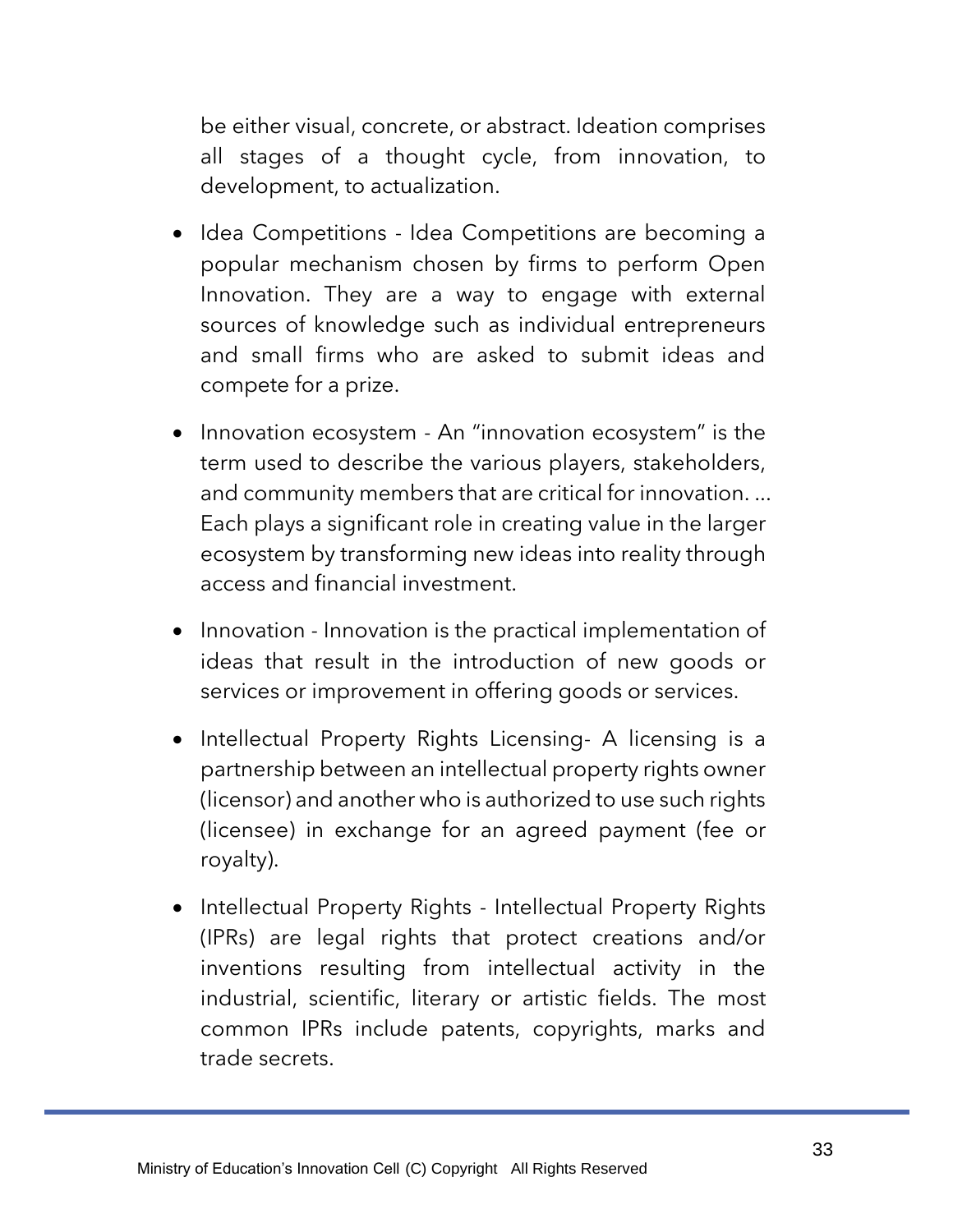- Incubation Incubation is a unique and highly flexible combination of business development processes, infrastructure and people, designed to nurture and grow new and small businesses by supporting them through the early stages of development.
- Legal literacy (LL)- knowledge of the primary level in law. By 'knowing the law' people are more able to uphold the rule of law and are aware of their obligations under the law and can also challenge laws that threaten their fundamental rights and freedoms.
- Makerspace A makerspace is a place where you can make things. It's a place for hands-on learning with all the tools for creativity.
- Performance Evaluation It is defined as a formal and productive procedure to measure an employee's work and results based on their job responsibilities.
- Pedagogy and Experiential learning- It refers to specific methods and teaching practices (as an academic subject or theoretical concept) which would be applied for students working on startups. The experiential learning method will be used for teaching 'startup related concepts and contents' to introduce a positive influence on the thought processes of students. Business cases and teaching cases will be used to discuss practical business situations that can help students to arrive at a decision while facing business dilemma(s). Field based interactions with prospective customers; support institutions will also form a part of the pedagogy which will orient the students as they acquire field knowledge.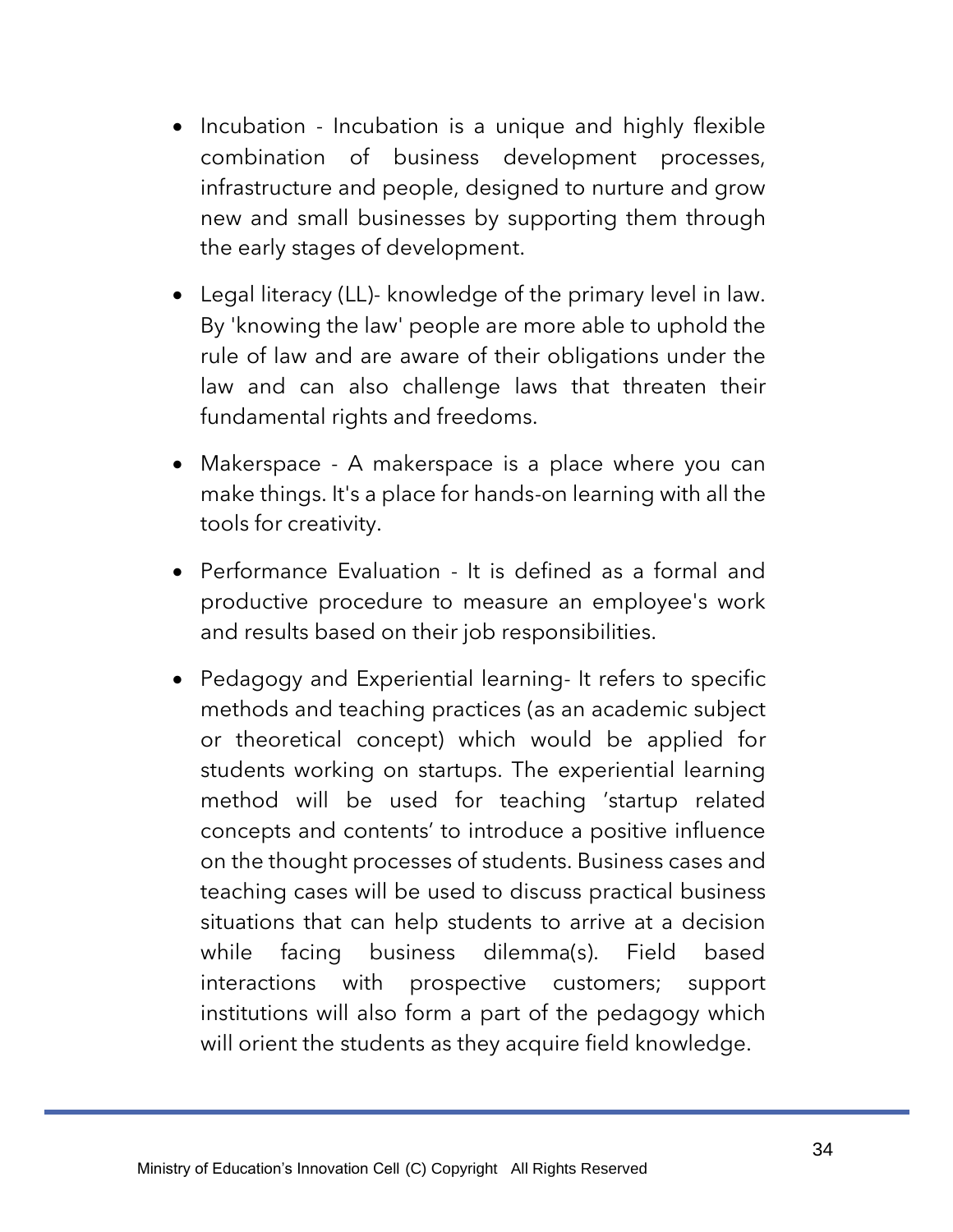- Pre-incubation Pre-incubation refers to the phase aimed at validating projects ideas, company planning and creation, and the possibility of developing possible business by analyzing technical and economic viability and entrepreneur profile. Pre-incubation aims to support ambitious and innovative entrepreneurs by enabling them to transform their ideas into a minimum viable product.
- Prototype A prototype is an early sample, model, or release of a product built to test a concept or process.
- Rapid prototyping Rapid Prototyping (RP) enables the quick fabrication of physical models using threedimensional computer aided design (CAD) data.
- Resource mobilization Resource mobilization is the process of getting resources from the resource provider, using different mechanisms, to implement an organization's predetermined goals.
- School Innovation Ambassador Training School Innovation Ambassador Training program is a program launched by Ministry of Education's Innovation Cell, and AICTE in collaboration with CBSE and EMRS of Ministry of Tribal Affairs. The School Innovation Ambassador Training Program will train 50,000 school teachers from CBSE and Eklavya Model Residential Schools. The program aims at training school teachers in innovation, entrepreneurship, IPR, design thinking, product development, idea generation, among others.
- Science park A science park, also known as a research park, technology park or innovation Centre, is a purpose-